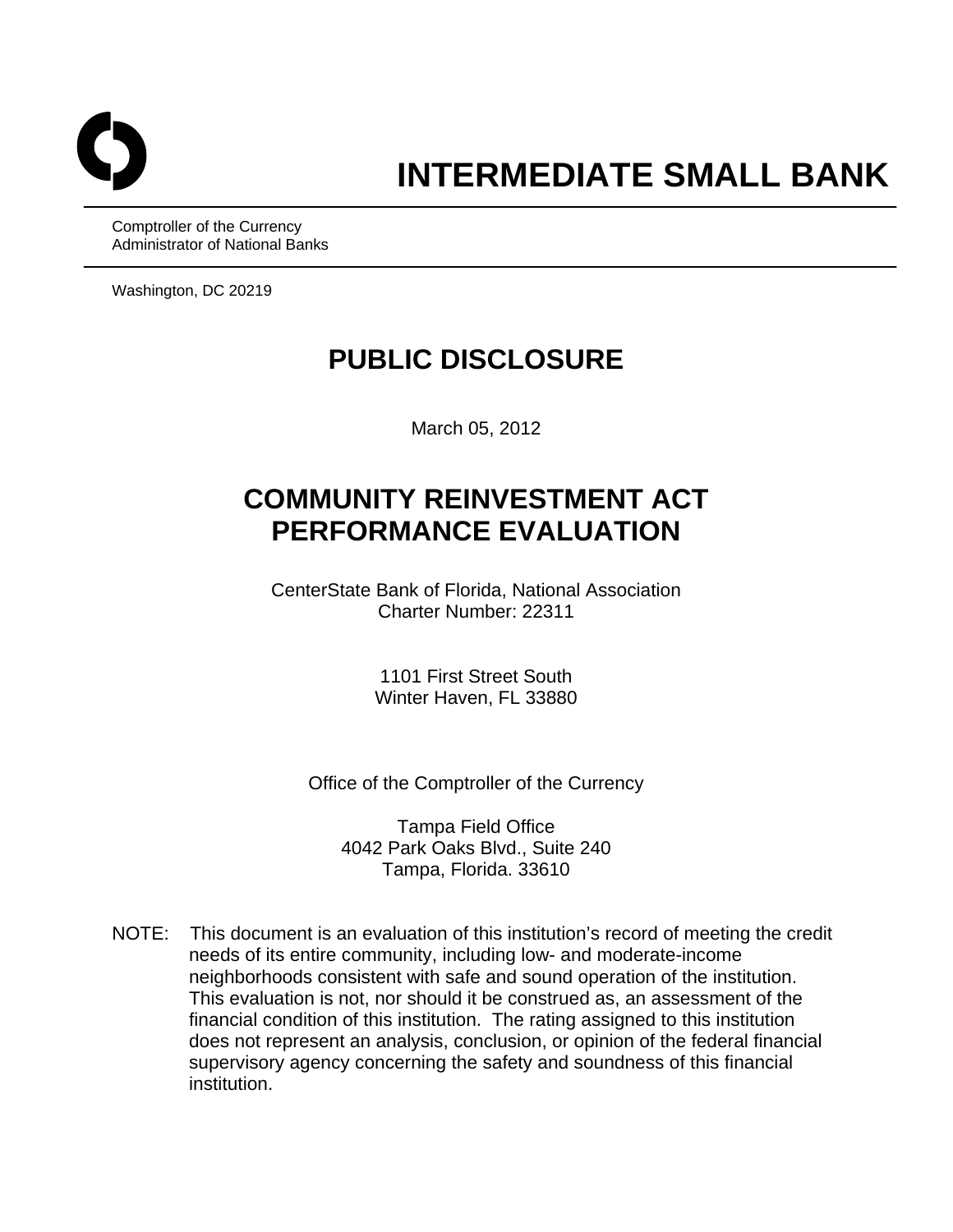# **INSTITUTION'S CRA RATING: This institution is rated Satisfactory**

### **The Lending Test is rated: Satisfactory The Community Development Test is rated: Outstanding**

Summarize the major factors supporting the institution's rating.

- The loan-to-deposit ratio is *reasonable* compared to similarly situated institutions.
- The bank made a *substantial majority* of its loans to businesses within its assessment areas (AAs).
- The distribution of borrowers reflects *reasonable* penetration among borrowers of different incomes and businesses of different sizes.
- The geographic distribution of residential mortgage loans and small loans to businesses reflects reasonable dispersion of loans within the AAs including low- and moderate-income (LMI) geographies.
- The bank's community development (CD) performance demonstrates *excellent responsiveness* to community development needs in its AAs.

# **Scope of Examination**

This performance evaluation assesses CenterState Bank of Florida, National Association's (CSB) record of meeting the credit needs of the communities in which it operates. We evaluated the bank as an Intermediate Small Bank (ISB) using Interagency Community Reinvestment Act examination (CRA) procedures. The ISB examination includes a lending test and a community development test. The lending test covers the bank's performance from January 1, 2010 through December 31, 2011, excluding community development loans. The evaluation period for community development loans and services and qualified investments begins July 1, 2008 and runs through March 5, 2012.

CSB offers a variety of loan products. Based on discussions with bank management and an evaluation of originations during the evaluation period, we determined CSB's primary loan products are residential real estate loans and loans to business. We based our evaluation of lending performance on residential mortgage loans reported under the Home Mortgage Disclosure Act (HMDA) and a sample of loans to businesses originated during the evaluation period. HMDA loan data was reviewed prior to beginning the CRA examination and determined to be accurate and reliable for use in the examination. The analysis of loans to businesses originated inside and outside of the bank's AAs was based on the initial sample of 60 loans. We increased the sample to 149 in order to sufficiently evaluate performance in all of the AAs under review. The review of loans to businesses was based on a sample of 149 loans reported on the Call Report under commercial and industrial or non-farm non-residential real estate.

CSB has ten AAs, all located in the State of Florida. We selected Polk County which is part of the Lakeland-Winter Haven Metropolitan Statistical Area (MSA) and the Orlando MSA AAs as full scope areas based on their significance to the bank in terms of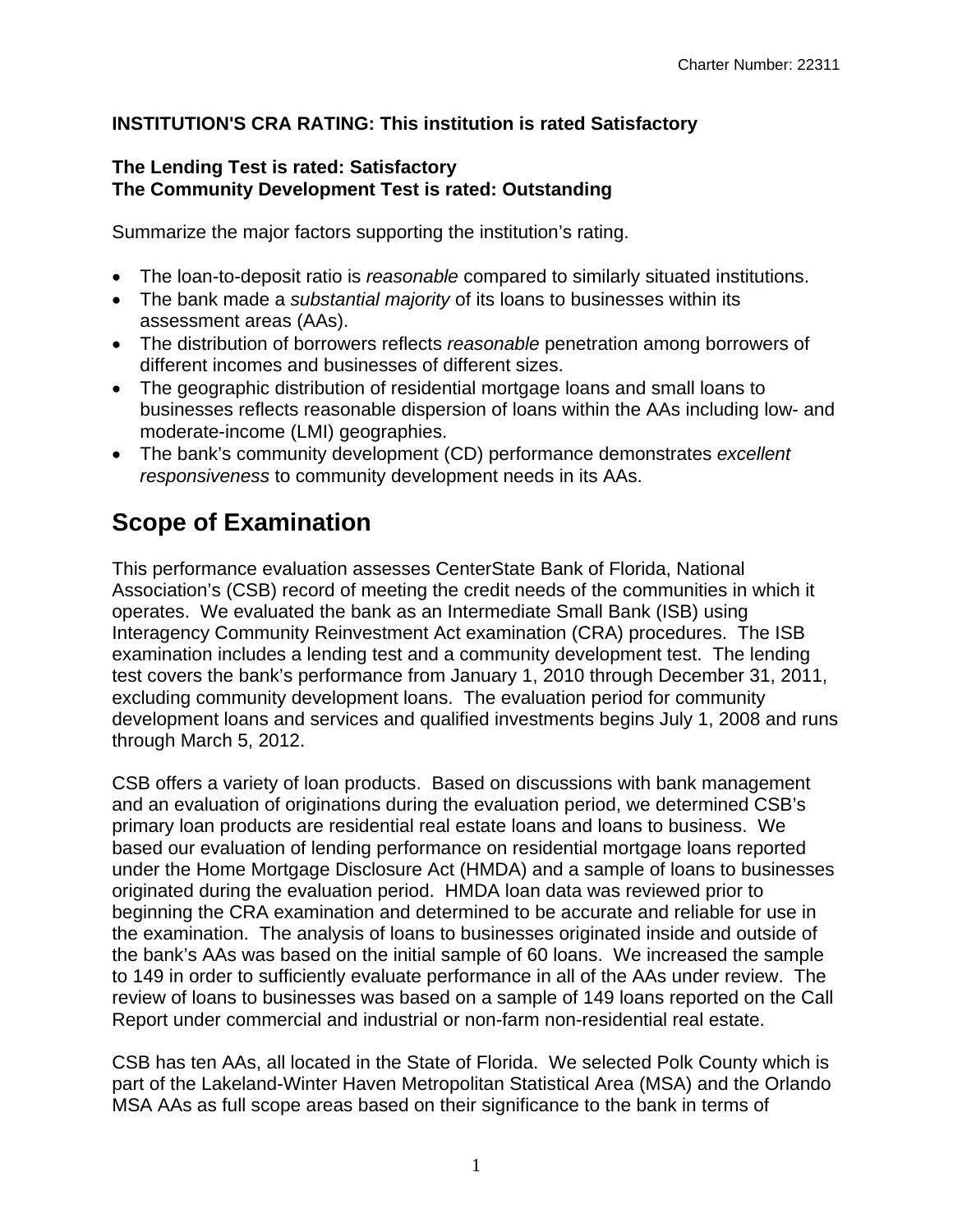deposits and the volume of loans originated during the evaluation period. Of total bank deposits, 39.8% are in the Polk County AA and 22.3% are in the Orlando MSA AA. Of residential mortgage loans originated during the evaluation period, 55.2% were in the Polk County AA and 13.2% were in the Orlando MSA AA. Five of the remaining AAs will be evaluated using limited scope procedures. Three AAs were not evaluated because they were established during a four month period leading up to this review. Refer to the Description of Assessment Areas for more details.

Performance in the Polk County AA was given more weight than performance in the Orlando MSA AA, as this where the bank's headquarters are located. Additionally, CSB has an 11.2% deposit market in the Polk County AA versus a 1.0% deposit market share in the Orlando MSA AA. Limited scope areas were also considered in the overall rating relative to performance in the full scope areas.

Demographic data is based on the 2000 U.S. Census with area median family incomes updated as of 2011. Business demographic data is from Dun & Bradstreet as of 2011.

# **Description of Institution**

CenterState Bank of Florida, N.A. (CSB) is wholly owned by CenterState Banks, Inc, a two-bank holding company headquartered in Davenport, Florida. The bank's main office is located in Winter Haven, Florida. CSB operates an additional 59 branch offices in 17 counties across Florida. Automated teller machines (ATMs) and drive-thru facilities are available at the main office and at 56 and 55 branch locations respectively. CSB offers a variety of loan and deposit products and services. As of year-end 2011, the bank had total assets of \$2.08 billion with average net loans and leases accounting for 53.5% of total assets. Of total loans outstanding at December 31, 2011, 35.0% were 1-4 family residential mortgage loans, 37.5% were non-farm non-residential real estate loans and 10.6% were commercial and industrial loans.

CSB has grown rapidly since the 2008 CRA examination, both in asset size and geographic reach. Acquisitions and mergers beginning January 2009 to the present:

- FDIC assisted acquisition of Ocala National Bank (Marion County) in January 2009.
- Branch opened in Vero Beach in June 2010 (Indian River County).
- FDIC assisted acquisitions of Old Cypress Community Bank (Hendry County) in July 2010.
- FDIC assisted acquisitions of Independent National Bank of Ocala (Marion County) and Community National Bank at Bartow (Polk County) in August 2010.
- Branch opened in Okeechobee (Okeechobee County) in September 2010.
- Merger with two former affiliate banks, CenterState Bank, N.A. (Pasco, Citrus, Lake, Hernando, and Sumter Counties) and CenterState Bank Central Florida, N.A. (Osceola and Orange County) in December 2010.
- Acquisition of four branches from TD Bank (Putnam County) in January 2011.
- Acquisition of Federal Trust Corporation (Orange, Seminole, and Volusia Counties) in November 2011.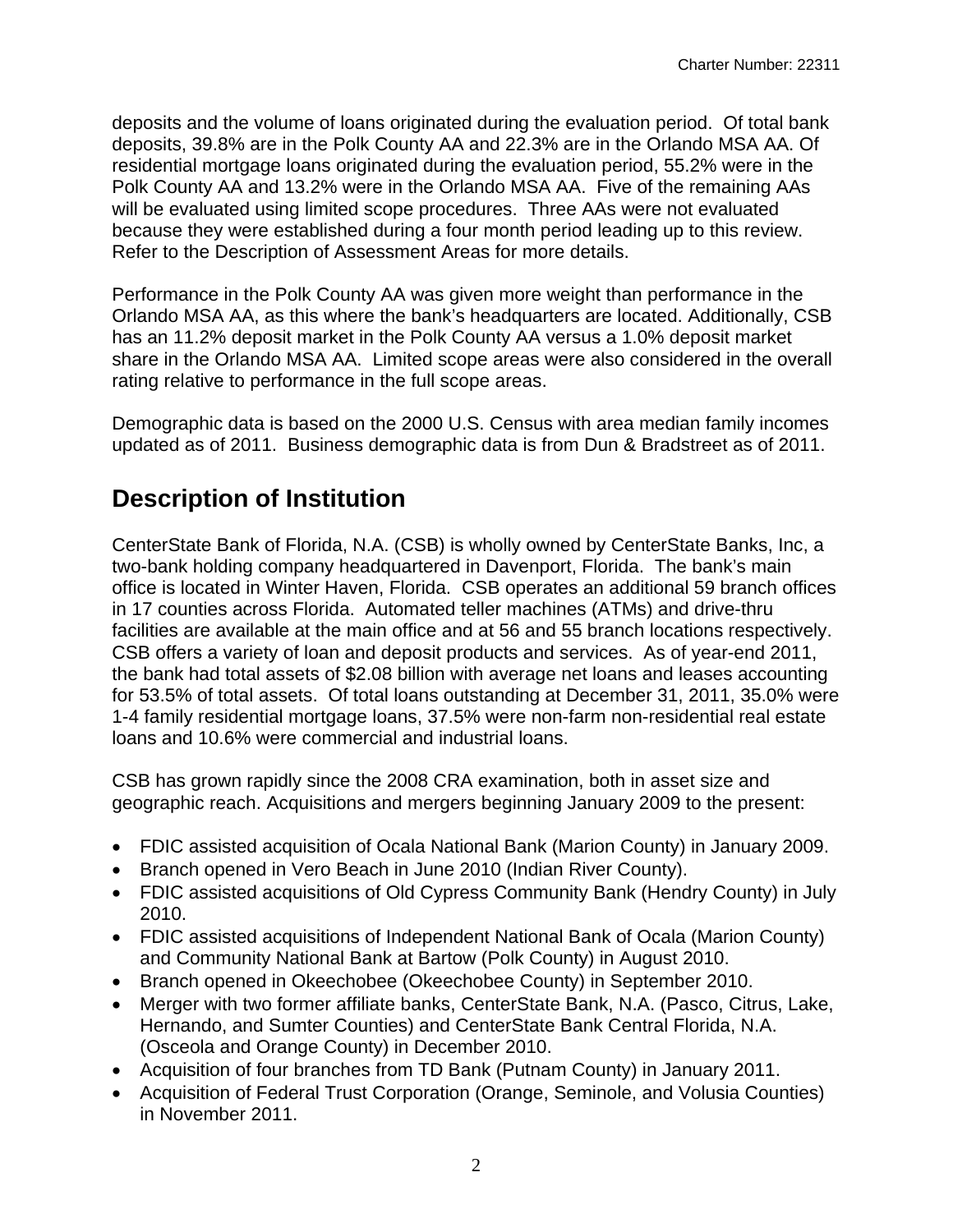- Full-service branch opened replacing a loan production office (St. Lucie County) in November 2011.
- FDIC assisted acquisitions of Central Florida State Bank (Marion County) and First Guaranty Bank and Trust Company (Duval County) in January 2012.

CSB closed no offices during the evaluation period. There are no financial, legal or regulatory constraints that would prevent the bank from meeting the credit needs of the community. CSB received a "Satisfactory" rating at their prior CRA examination dated June 30, 2008.

# **Description of Assessment Area(s)**

The full-scope AAs of Polk County and the Orlando MSA are defined and described in detail below. The full-scope narratives include information on economic, demographic and competitive factors that may have impacted the bank's performance as well as comments on community credit needs.

CSB holds a 2.1% market share of all deposits in the State of Florida. There are five limited scope AAs and three AAs not evaluated during this examination. Refer to the table below for details:

| <b>Assessment Area</b> | Metropolitan Statistical Area(MSA)/Non-MSA Areas Included Limited scope |              |
|------------------------|-------------------------------------------------------------------------|--------------|
| Hernando-Pasco         | Portion of the Tampa-St. Petersburg-Clearwater FL MSA 45300             |              |
| <b>Indian River</b>    | Sebastian-Vero Beach FL MSA 42680                                       |              |
| Ocala                  | Ocala, FL MSA 36100                                                     | ✓            |
| Northern Non-MSA       | Counties of Citrus, Putnam and Sumter                                   | $\checkmark$ |
| Southern Non-MSA       | Counties of Hendry and Okeechobee                                       | $\checkmark$ |
| Duval                  | Portion of the Jacksonville FL MSA 27260                                | X            |
| St. Lucie              | Portion of the Port St. Lucie FL MSA 38940                              | X            |
| Volusia                | Deltona-Dayton Beach-Ormond Beach FL MSA 19660                          | х            |

# **Full-Scope Areas**

# *Polk County*

CSB's AA is Polk County, which wholly comprises the Lakeland-Winter Haven MSA 29460 (Lakeland MSA). The AA contains 110 census tracts and has a total population of 483,924 persons. Of this population, there are 132,948 families and 187,162 households residing in the AA. The 2000 Census Bureau Median Family Income (MFI) for the Lakeland MSA of \$42,423 was used to determine the tract income level for each census tract in the AA. The 2011 MFI for the Lakeland MSA, as estimated by the Department of Housing and Urban Development (HUD), is \$53,800. The HUD estimated MFI is used to designate the income category of each CSB borrower. The U.S. Census Bureau Small Area Income and Poverty Estimates for 2010 show 17.5% of families have incomes below the poverty level. This is an increase of 4.7% since 2007, the year for which data was available during the prior CRA examination.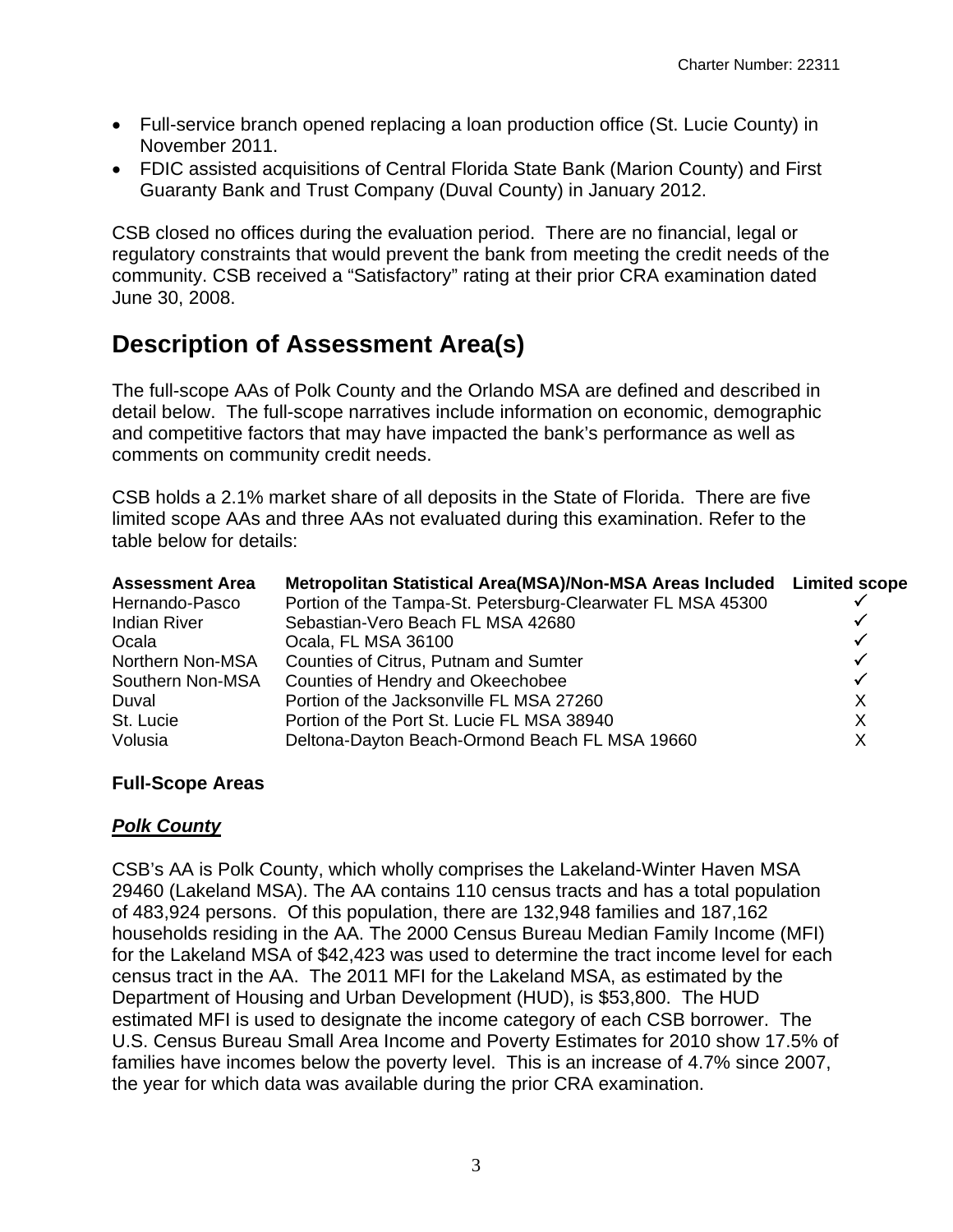The AA meets the legal requirements of CRA and does not arbitrarily exclude low- or moderate-income geographies. Additional information on the AA by income and census tract categories is detailed in the following tables.

| <b>Census Tract Category</b> | # of Census Tracts | % of Total |
|------------------------------|--------------------|------------|
| Low Income                   |                    | 0.91%      |
| Moderate Income              | 28                 | 25.45%     |
| Middle Income                | 63                 | 57.28%     |
| Upper Income                 | 18                 | 16.36%     |
| Total                        | 110                | 100.00%    |

| <b>Income Category</b>       | <b>Families</b> | <b>Tract Category</b>      | <b>Families residing</b> |
|------------------------------|-----------------|----------------------------|--------------------------|
|                              | in the AA       |                            | in tracts                |
| Low Income Families          | 18.23%          | Low Income Tracts          | 0.33%                    |
| Moderate Income Families     | 19.44%          | Moderate Income Tracts     | 17.79%                   |
| Middle Income Families       | 22.60%          | Middle Income Tracts       | 59.29%                   |
| <b>Upper Income Families</b> | 39.73%          | <b>Upper Income Tracts</b> | 22.59%                   |
| Total                        | 100.00%         | <b>Total</b>               | 100.00%                  |

According to data from the 2000 census, the AA has 226,376 housing units. Of these, 62.8% are 1-4 family units and 28.8%, are mobile homes and trailers. Owner-occupied units comprise 60.7% of total housing units in the AA. The median housing value at that time was \$69,369 and the median age of the housing stock was 33 years. Home foreclosures have dramatically impacted the housing market in the Orlando MSA. According to Zillow, the estimated median home value in Polk County, as of January 1, 2012, was \$89 thousand, a 6% decline from the same period in 2011 and over a 45% decline from the same period in 2008. RealtyTrac.com indicates that, as of February 2012, 1 in 278 housing units were in some stage of foreclosure compared to 1 in 341 for the state of Florida, and 1 in 637 units in the U.S.

According to Enterprise Florida, there are 275,449 persons in the county's labor force. Data from the U.S. Bureau of Labor and Statistics shows the November 2011 unemployment rate for Polk County was 11.0% compared to 7.2% in July 2008. The November 2011 rate is slightly higher than the state average of 10.1% and significantly higher than the nationwide average of 8.2% for the same period. Enterprise Florida reports the major business and industry sectors in Polk County are Trade, Transportation and Utilities (23.1%), Education and Health Services (14.9%), and Professional and Business Services (13.5%). Major employers are Publix Supermarkets (headquartered in Lakeland), Wal-Mart, and Lakeland Regional Hospital.

Banking competition in the AA is strong with community banks, regional banks, large national banks and credit unions operating in the market. Data from the Federal Deposit Insurance Corporation (FDIC) as of June 30, 2011 shows that there are 18 financial institutions operating 135 offices in Polk County. Seven of the 18 banks are headquartered in Polk County. These institutions hold a total of \$5.6 billion in deposits. The top five banks hold 74.3% of the deposits in the county. CSB was ranked 4th with a deposit market share of 11.2%. Leading banks in the AA are Wells Fargo Bank, N.A., SunTrust, Bank of America, N.A, and CSB.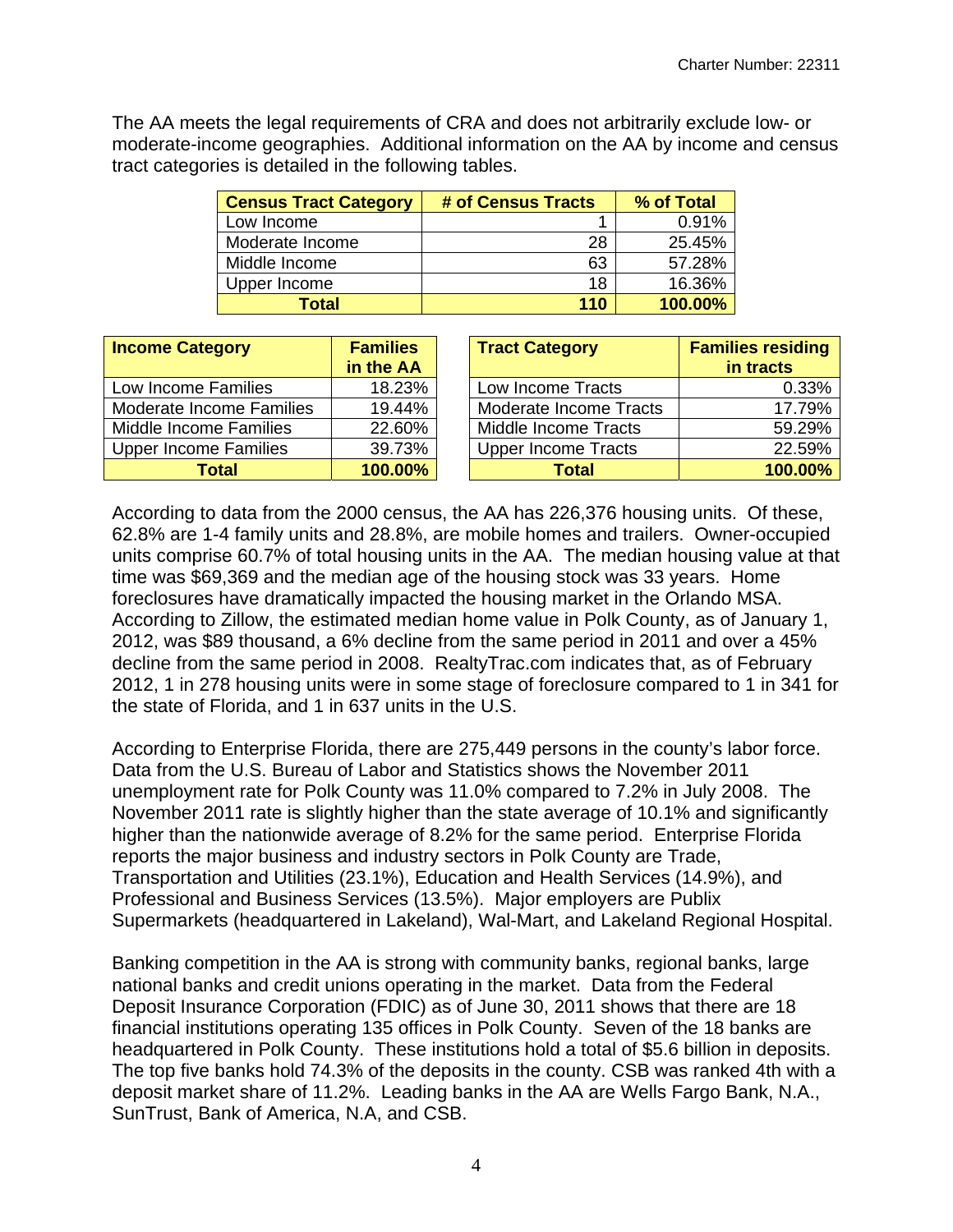During our examination, we spoke with a local organization to discuss credit needs of the community and the responsiveness of financial institutions. The organization is primarily involved in providing homeownership assistance to LMI persons living in Polk County. Assistance includes funds for down payments and closing costs. The organization develops single-family homes for purchase by LMI families. Organization representatives indicated there is a need for affordable mortgage products and underwriting criteria has become overly rigorous for LMI borrowers, including high down-payment and higher credit scores requirements in conjunction with homeownership counseling. Foreclosure prevention counseling is also needed.

# *Orlando MSA*

 contains 253 census tracts with a total population of 1,279,365 persons. Of this CSB's AA is comprised of Lake, Orange, and Osceola counties, three of four counties that make up the Orlando-Kissimmee-Sanford MSA 36740 (Orlando MSA). The AA population, there are 330,489 families and 485,715 households residing in the AA. The 2000 Census Bureau MFI for the Orlando MSA was \$50,857. The 2011 MFI for the Orlando MSA, as estimated by the Department of Housing and Urban Development (HUD), was \$57,400.

The U.S. Census Bureau Small Area Income and Poverty Estimates show significant increases in poverty rates in the AA between 2007, the year for which data was available during the prior CRA examination, and 2010. Please refer to the table below for details. These dramatic increases in poverty rates are an indication that opportunities to lend for consumer purposes were significantly more limited than in the prior evaluation period.

| <b>County</b> | 2007 | 2010 |
|---------------|------|------|
| _ake          | 9.0  | 13.5 |
| Orange        | 11.6 | 16.4 |
| Osceola       | 11 つ | 16.3 |

The AA meets the legal requirements of CRA and does not arbitrarily exclude low- or moderate-income geographies. Additional information on the AA by income and census tract categories is detailed in the tables below.

| <b>Census Tract Category</b> | # of Census Tracts | % of Total |
|------------------------------|--------------------|------------|
| Low Income                   |                    | 2.77       |
| Moderate Income              | 67                 | 26.48      |
| Middle Income                | 124                | 49.01      |
| Upper Income                 | 55                 | 21.74      |
| Total                        | 253                | 100.00     |

| <b>Income Category</b>       | <b>Families in</b><br>the AA | <b>Tract Category</b>      | <b>Families residing</b><br>in tracts |
|------------------------------|------------------------------|----------------------------|---------------------------------------|
| Low Income Families          | 20.42%                       | Low Income Tracts          | 1.34                                  |
| Moderate Income Families     | 19.91%                       | Moderate Income Tracts     | 21.48                                 |
| Middle Income Families       | 22.94%                       | Middle Income Tracts       | 48,68                                 |
| <b>Upper Income Families</b> | 36.73%                       | <b>Upper Income Tracts</b> | 28.50                                 |
| Total                        | 100.00%                      | <b>Total</b>               | 100.00%                               |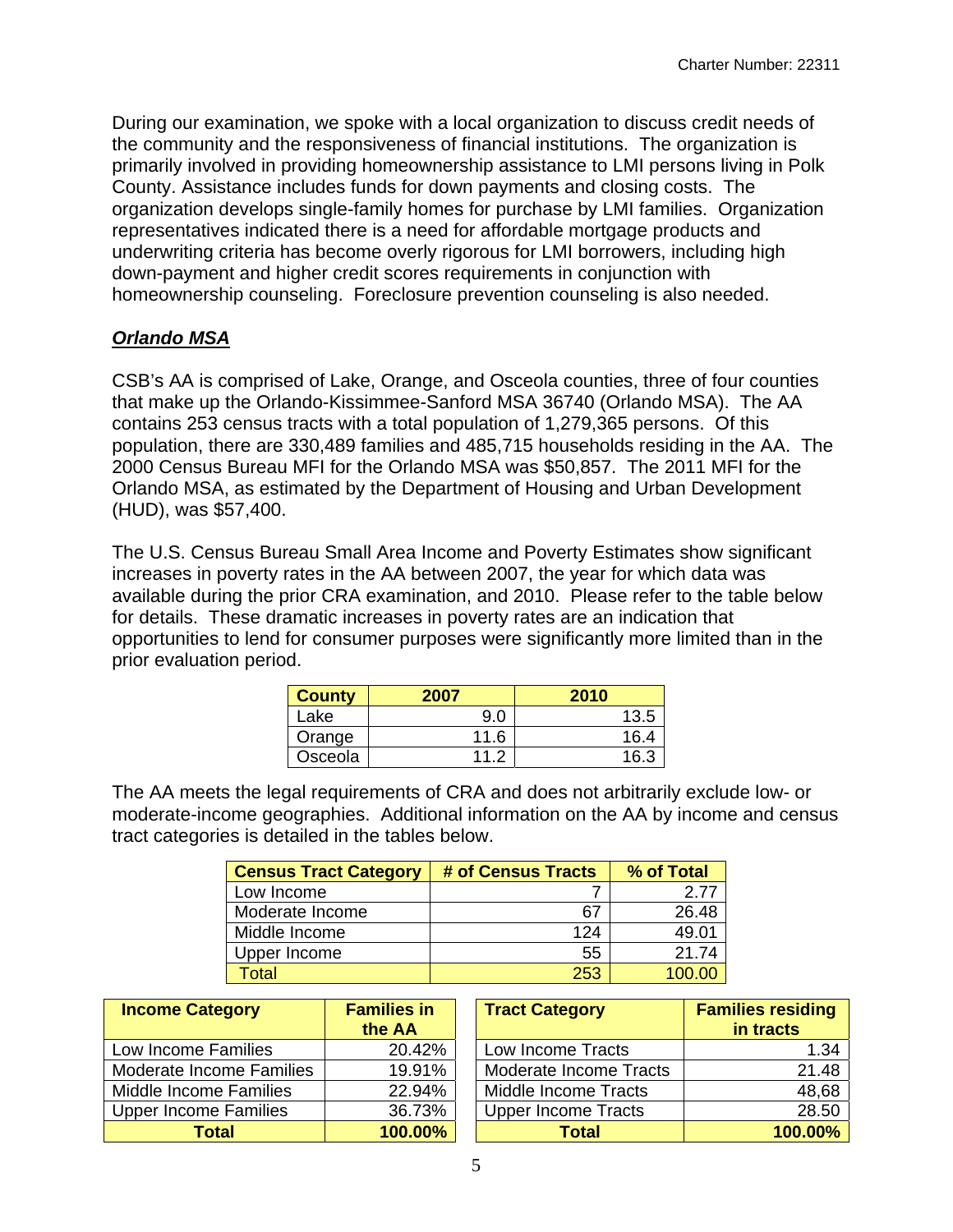According to data from the 2000 census, the AA has 683,551 housing units. Of those, 71.1% are 1-4 family units. Only 9.8% of the total units are mobile homes and trailers. Owner-occupied units comprise 60.8% of units in the AA. The median housing value at that time was \$105,369 and the median age of the housing stock was 31 years. Home foreclosures have dramatically impacted the housing market in the Orlando MSA. According to Zillow, the estimated median home value for the Orlando Metro area as of January 1, 2012 was \$120 thousand, a nearly 5% decline from the same period in 2011 and a 42% decline from the same period in 2008. RealtyTrac.com indicates that, as of February 2012, three of the four counties that comprise the Orlando MSA have higher rates of foreclosure than the overall rate for the State of Florida. All four counties and the State of Florida have rates far above the national average.

| <b>County</b>  | <b>Foreclosures to Housing Units</b> |
|----------------|--------------------------------------|
| Lake           | 1 in 352                             |
| Orange         | 1 in 318                             |
| Osceola        | 1 in 265                             |
| Seminole       | 1 in 256                             |
| <b>Florida</b> | 1 in 341                             |
| U.S.           | 1 in 637                             |

According to Enterprise Florida, there are 604,314 persons in Orange County's labor force. Data from the U.S. Department of Labor and Statistics shows the November 2011 unemployment rate for Orlando MSA was 9.7% compared to 6.2% in July 2008. The November 2011 rate is slightly lower than the state average of 10.1%, but higher than the national average of 8.2%. The Metro Orlando Economic Development Commission reports the major business and industry sectors in the Orlando metro area are Leisure and Hospitality (20.6%), Professional & Business Services (15.6%), Education and Health Services (12.1%) and Retail Trade (12%). Major private-sector employers are Walt Disney World, Publix Super Markets, Adventist Health Systems, Orlando Health, Universal Orlando Resort and Lockheed Martin Corporation.

Banking competition in the AA is strong with community banks, regional banks, large national banks and credit unions operating in the market. Data from the FDIC as of June 30, 2011 shows that there are 46 banks and savings institutions operating 468 offices in Orange County. The top five banks hold approximately 67.1% of the deposits in the county. CSB was ranked 11th with a deposit market share of 1.3%. Leading banks in the AA are SunTrust Bank, Bank of America, N.A., and Wells Fargo, N.A.

During our examination, we spoke with a local organization to discuss credit needs of the community and the responsiveness of financial institutions. The organization is primarily involved in developing affordable multi-family rental housing in Central Florida and indicated there continues to be a need for quality, affordable housing.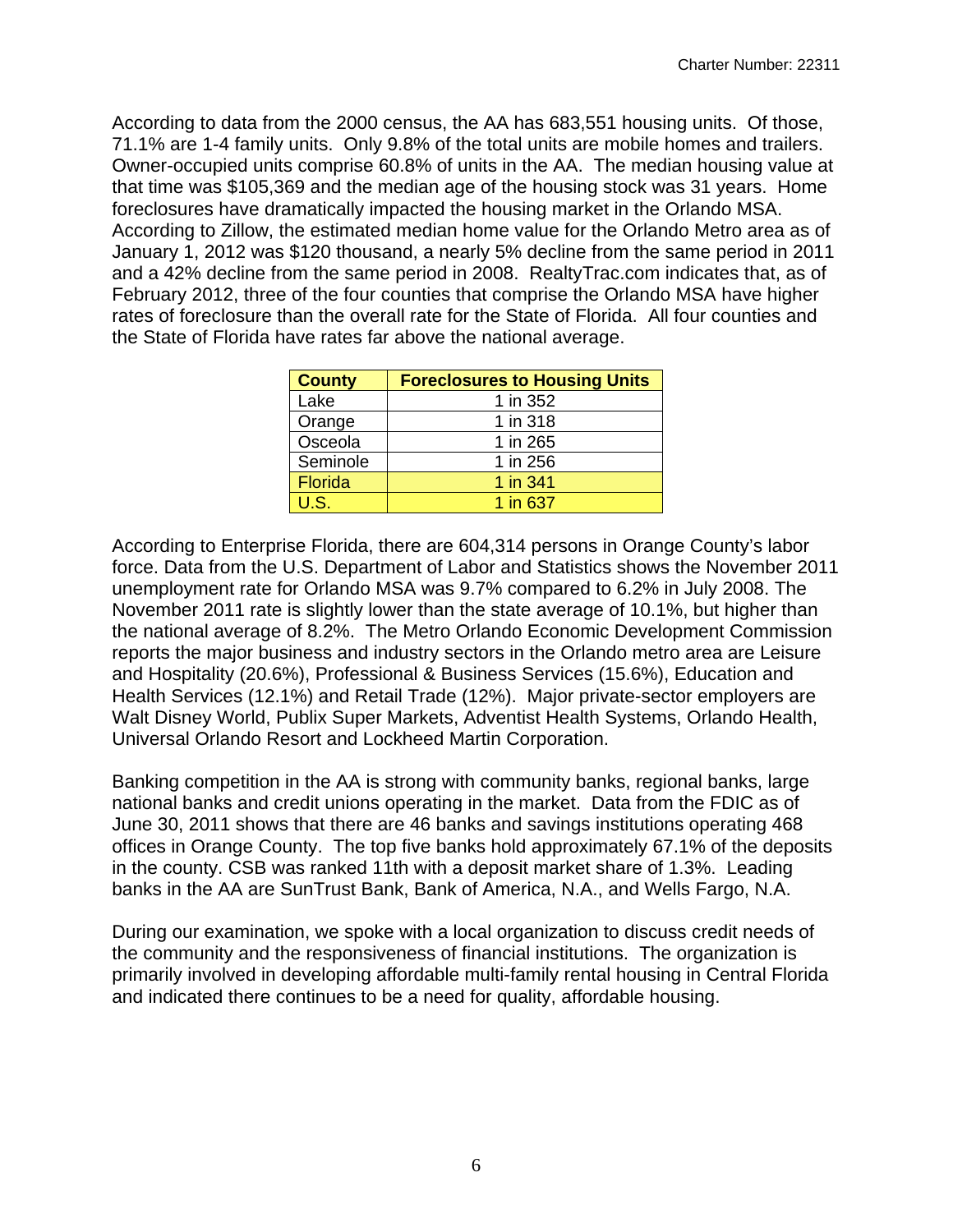# **Conclusions with Respect to Performance Tests**

# **LENDING TEST**

CSB's performance under the Lending Test is rated **Satisfactory**. CSB's performance in the State of Florida meets the standard for satisfactory performance.

In determining the overall and component lending test ratings, we considered the bank's financial condition and business strategy, economic environment, high unemployment and poverty rates, and the impact of high foreclosure rates in their AAs during the evaluation period. We also considered that the manner in which CSB structures refinances of residential mortgage loans may have had a negative impact on the volume of home mortgage lending reported under HMDA. The manner in which refinance loans are structured is favorable to the borrower, but it is not considered a refinance under HMDA.

The Southern Non-MSA area is excluded from the evaluation of lending to businesses, as small business loans are not a primary product for branches in the area. There were no loans originated in Hendry County and only five loans originated in Okeechobee County during the evaluation period. A commercial lender was hired in Hendry County in late 2011 in order to build business in the area. However, an analysis of small business lending in the area would not be meaningful at this time.

The Southern Non-MSA AA is also excluded from our evaluation of the geographic distribution of loans. There are no LMI census tracts in Hendry or Okeechobee Counties.

# **Loan-to-Deposit Ratio– Meets the standards for Satisfactory Performance**

The banks average loan-to-deposit (LTD) ratio is reasonable given the bank's size, financial condition, rapid expansion, and AA credit needs. The bank's quarterly average LTD ratio was calculated from the third quarter of 2008 through the fourth quarter of 2011. The resulting average LTD ratio is 65.1% compared to an average of 81.1% for five institutions identified by CSB as their primary local competitors. These institutions and their LTDs are, respectively, Bank of Central Florida (82.1%), Citizens Bank and Trust (85.5%), Community Southern Bank (65.2%), Florida Traditions Bank (89.2%) and Platinum Bank (84.3%). CSB's lower LTD is reflective of rapid growth, particularly through the acquisition of deposits from failed banks, weak economic conditions, lower demand and declining home values as a result of high foreclosure rates in Florida during the evaluation period. While the comparative banks area smaller in asset size than CSB, this represents the most direct competitors. However, these banks have not experienced the same level of merger and acquisition activity during this performance period, which may also have contributed to the higher average LTD for this group. Additionally, post several acquisitions, CSB initiated sales of loan pools to better position the portfolio, which also resulted in lower in the LTD.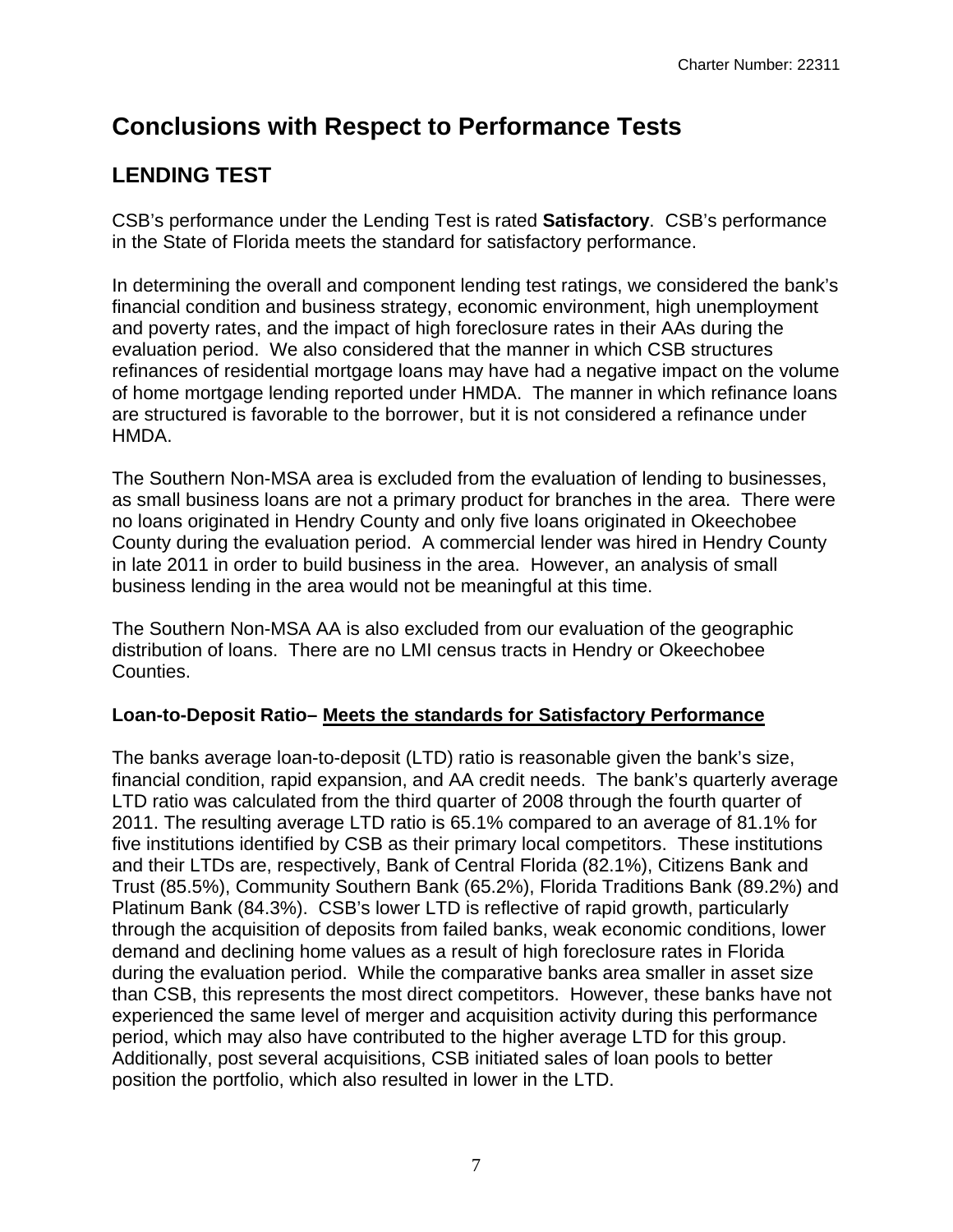### **Lending in Assessment Area – Exceeds the Standard for Satisfactory Performance**

The bank makes a substantial majority of its loans within the AA. We based our conclusions on an analysis of residential mortgages originated during the evaluation period and reported under HMDA and a random sample of 60 business loans originated during the same period. Our results for both loan types are summarized below.

| Table 1 - Lending in the Assessment Areas |                        |               |                |      |                                       |               |        |                |       |        |
|-------------------------------------------|------------------------|---------------|----------------|------|---------------------------------------|---------------|--------|----------------|-------|--------|
|                                           | <b>Number of Loans</b> |               |                |      | <b>Dollar Volume of Loans (\$000)</b> |               |        |                |       |        |
| <b>Loan Type</b>                          |                        | <b>Inside</b> | <b>Outside</b> |      | Total                                 | <b>Inside</b> |        | <b>Outside</b> |       | Total  |
|                                           | #                      | %             |                | %    |                                       |               | $\%$   |                | %     |        |
| <b>Residential Mortgages</b>              | 605                    | 90.30         | 65             | 9.70 | 670                                   | 67,782        | 87.95  | 9,283          | 12.05 | 77,065 |
| <b>Business Loans</b>                     | 60                     | 100.00        |                | 0.00 | 60                                    | 11,695        | 100.00 |                | 0.00  | 11,695 |
| <b>Total Loans</b>                        | 665                    | 91.10         | 65             | 8.90 | 730                                   | 79,477        | 89.54  | 9,283          | 10.46 | 88,760 |

*Sources: Bank loan data* 

#### **Lending to Borrowers of Different Incomes and to Businesses of Different Sizes– Meets the Standard for Satisfactory Performance**

The bank's record of lending reflects a reasonable distribution of loans among borrowers of different incomes and businesses of different sizes. The distribution of loans in full-scope AAs reflects reasonable penetration among borrowers of different incomes and businesses of different sizes. The bank's performance related to the distribution of loans in limited-scope areas is stronger than performance in the full-scope areas. The performance in limited-scope AAs had a positive impact on the overall conclusion for performance by distribution of loans among borrowers of different incomes and businesses of different sizes.

To evaluate residential mortgage lending, we compared the bank's performance to the percent of families in the AA with low-, moderate-, middle- and upper-incomes. We considered economic impacts including unemployment and foreclosure statistics in this analysis for the performance context. For business loans, we considered both loan size and the bank's performance to the percent of businesses with gross annual revenues of \$1 million or less where data was available. We considered loan size as a proxy to evaluate lending to businesses of different sizes, as gross revenue was not consistently available for sampled loans. The bank has no minimum loan requirement for loans to businesses, which is also a favorable indicator that CSB is making loans to meet the needs of small businesses. The underlying assumption being that small businesses would require smaller loan amounts to meet their business needs.

# **Full Scope Areas**

# *Polk County*

The bank's record of lending reflects a reasonable penetration among borrowers of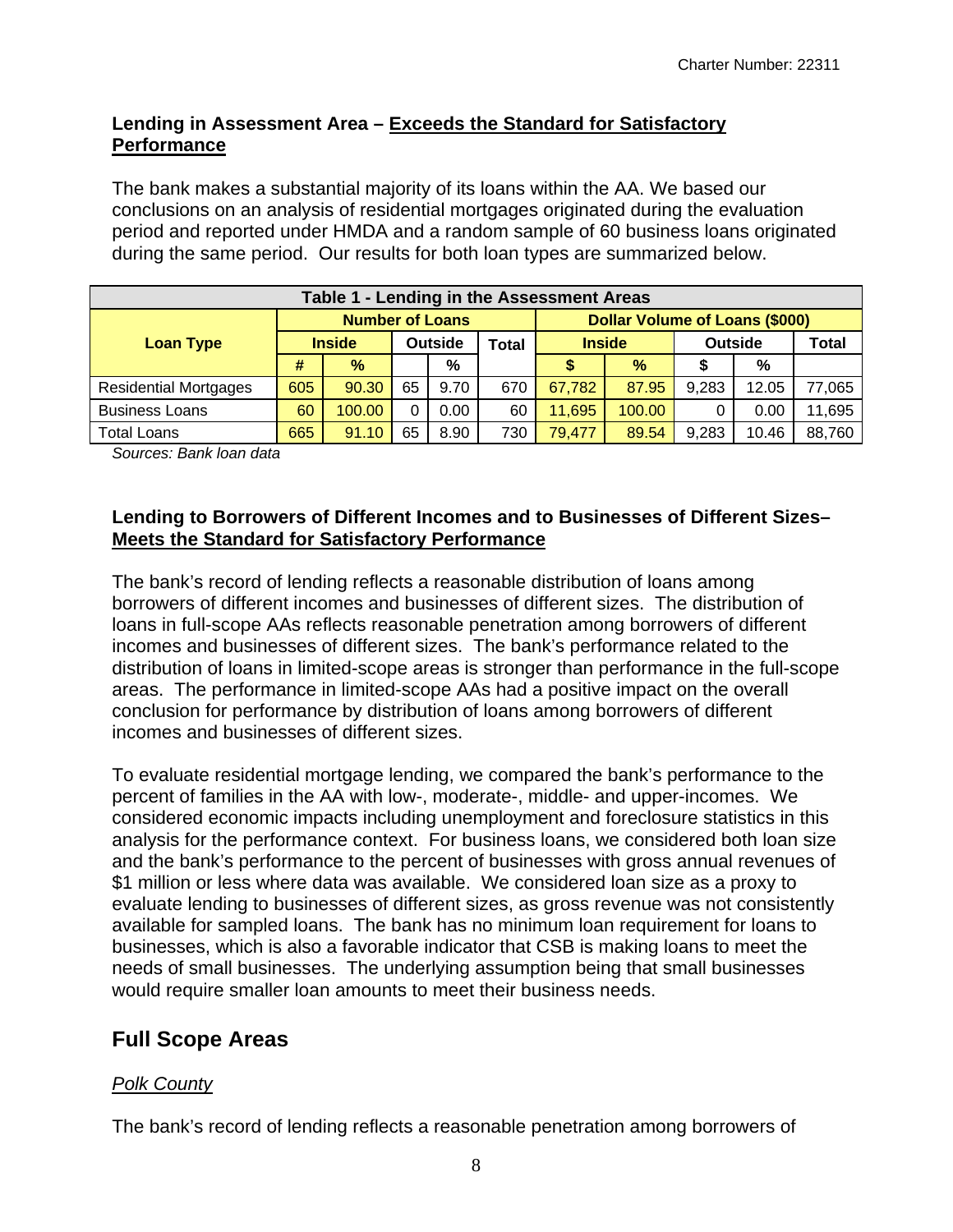different income levels. The bank's level of lending to low-income and moderateincome borrowers is lower by comparison to the percent of low- or moderate-income families in the AA. However, this level of performance is reasonable with consideration given to the challenges of making home purchase and refinance loans and the level of local banking competition as discussed within the "Description of the Assessment Area" section of this evaluation.

High levels of foreclosures have reduced market values of housing stock in the AA, reduced the number of credit-worthy borrowers, and weakened demand for home purchase and refinance loans. Lower values impact many borrowers' ability to refinance and others' willingness or ability to sell resulting in lower demand for credit. Despite limited lending opportunities, as illustrated within the geographic distribution of lending section of the evaluation, CSB had a higher market share of loans in LMI areas, than within the entire Polk County, which is indicative of the bank's willingness to serve low-income and moderate-income borrowers.

| Table 2 - Borrower Distribution of Residential Real Estate Loans - Polk County AA |                                          |                                         |                                           |                                         |                                           |                                         |                                                  |                                         |                                         |
|-----------------------------------------------------------------------------------|------------------------------------------|-----------------------------------------|-------------------------------------------|-----------------------------------------|-------------------------------------------|-----------------------------------------|--------------------------------------------------|-----------------------------------------|-----------------------------------------|
| <b>Borrower</b><br>Income<br>Level                                                | Low Income                               |                                         | Moderate Income                           |                                         | Middle Income                             |                                         | <b>Upper Income</b>                              |                                         | Income<br>not<br>Available              |
| Loan Type                                                                         | % of<br><b>Families</b><br>In the<br>AA. | $%$ of<br><b>CSB</b><br>Loans<br>(by #) | $%$ of<br><b>Families</b><br>In the<br>AA | $%$ of<br><b>CSB</b><br>Loans<br>(by #) | $%$ of<br><b>Families</b><br>In the<br>AA | $%$ of<br><b>CSB</b><br>Loans<br>(by #) | $%$ of<br><b>Families</b><br>In the<br><b>AA</b> | $%$ of<br><b>CSB</b><br>Loans<br>(by #) | $%$ of<br><b>CSB</b><br>Loans<br>(by #) |
| <b>Residential</b><br>mortgage<br><b>loans</b>                                    | 18.23                                    | 4.99                                    | 19.44                                     | 15.51                                   | 22.60                                     | 22.44                                   | 39.73                                            | 55.12                                   | 1.94                                    |

*Sources: 2000 US Census, bank loan data.* 

The bank's record of lending reflects a reasonable penetration among businesses of different sizes. As indicated in the table below, income information was not available for approximately 25.09% of businesses within the county. And, we were unable to determine gross revenues for 48.39% of the business loans sampled in the Polk County AA. It should be noted that banks are not required to document gross revenue information for CRA analyses purposes. Additionally, income is considered not applicable for business loans when personal income is relied on, in cases such as personal real estate investment purposes, or for loans to new and/or start-up companies with only income projections available.

Given the significant percentage of loans without available income within the county and as part of the sample, emphasis was placed on loan size as a proxy to determine business income and size. Our analysis of the sampled 31 business loans originated within the AA during the evaluation period shows the bank made a majority of their business loans in smaller dollar amounts. We identified loans in amounts as little as \$1,500. Discussions with bank management indicate that CSB has no minimum loan amount. This is a favorable indication that CSB originates loans in amounts that help to meet the needs of smaller businesses. A detailed breakdown by loan amount is presented in the following table.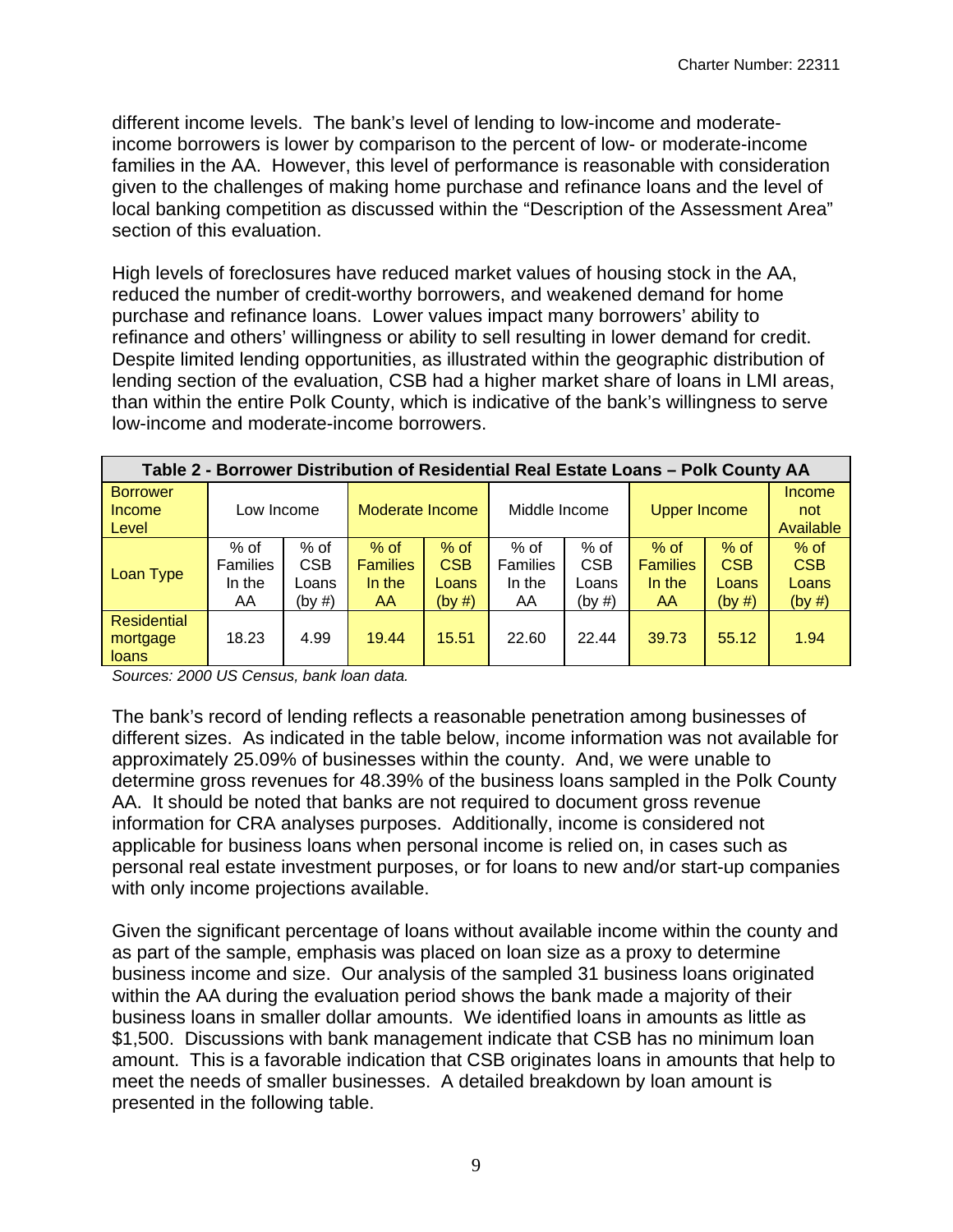| Table 2B - Borrower Distribution of Loans to Businesses in the Polk County AA |                 |               |                       |        |  |  |  |  |  |
|-------------------------------------------------------------------------------|-----------------|---------------|-----------------------|--------|--|--|--|--|--|
| <b>Business Revenues (or Sales)</b>                                           | $<$ \$1,000,000 | > \$1,000,000 | Data Not<br>Available | Total  |  |  |  |  |  |
| % of AA Businesses by #                                                       | 72.96           | 1.95          | 25.09                 | 100.00 |  |  |  |  |  |
| % of CSB Loans in AA by #                                                     | 22.58           | 29.03         | 48.39                 | 100.00 |  |  |  |  |  |
| % of CSB Loans in AA by \$                                                    | 11.22           | 46.89         | 41.89                 | 100.00 |  |  |  |  |  |

*Sources: 2011 Dun and Bradstreet business data, bank loan data.* 

| Table 2C - Borrower Distribution of Loans to Businesses<br>by Loan Size in the Polk County AA |       |               |          |                      |  |  |  |  |  |
|-----------------------------------------------------------------------------------------------|-------|---------------|----------|----------------------|--|--|--|--|--|
| Number of<br><b>Loan Size</b><br><b>Dollar Volume</b><br>Percent of<br>Percent of             |       |               |          |                      |  |  |  |  |  |
| (000's)                                                                                       | Loans | <b>Number</b> | of Loans | <b>Dollar Volume</b> |  |  |  |  |  |
| $$0 - $100,000$                                                                               | 20    | 64.52         | 842      | 12.72                |  |  |  |  |  |
| $$100,001 - $250,000$                                                                         | 4     | 12.90         | 623      | 9.41                 |  |  |  |  |  |
| \$250,001 - \$500,000                                                                         | 4     | 12.90         | 1,402    | 21.17                |  |  |  |  |  |
| \$500,001 - \$1,000,000                                                                       |       | 3.23          | 1,000    | 15.10                |  |  |  |  |  |
| Over \$1,000,000                                                                              | ົ     | 6.45          | 2,755    | 41.60                |  |  |  |  |  |
| <b>Totals</b>                                                                                 | 31    | 100.00        | 6,622    | 100.00               |  |  |  |  |  |

*Source: Bank loan data* 

#### *Orlando MSA*

The bank's record of lending reflects a reasonable penetration among borrowers of different income levels. While the bank's level of lending to both low-income and moderate-income borrowers is lower in comparison to the distribution of families by income level within the county; as supported by statistical data, the demand for residential loan products has been significantly impacted by the economy.

As noted in the following chart, the bank's level of lending to low-income borrowers is significantly lower by comparison to the percent of low-income families in the AA. The level of lending to moderate-income borrowers is lower but considered reasonable in comparison to the percent of moderate-income families in the AA. As mentioned, in evaluating this criterion, we considered the impact of performance context factors discussed in the Description of the Assessment Area. The level of lending was considered reasonable given high levels of foreclosures have reduced market values of housing stock in the AA, reduced the number of credit-worthy borrowers, and weakened demand for home purchase and refinance loans. Lower values impacted many borrowers' ability to refinance and others' willingness or ability to sell resulting in lower demand for credit. As indicated in subsequent sections of this evaluation, management has pursued community development investments and services to meet the banking needs and offset the economic impact on the low-income and moderate-income families.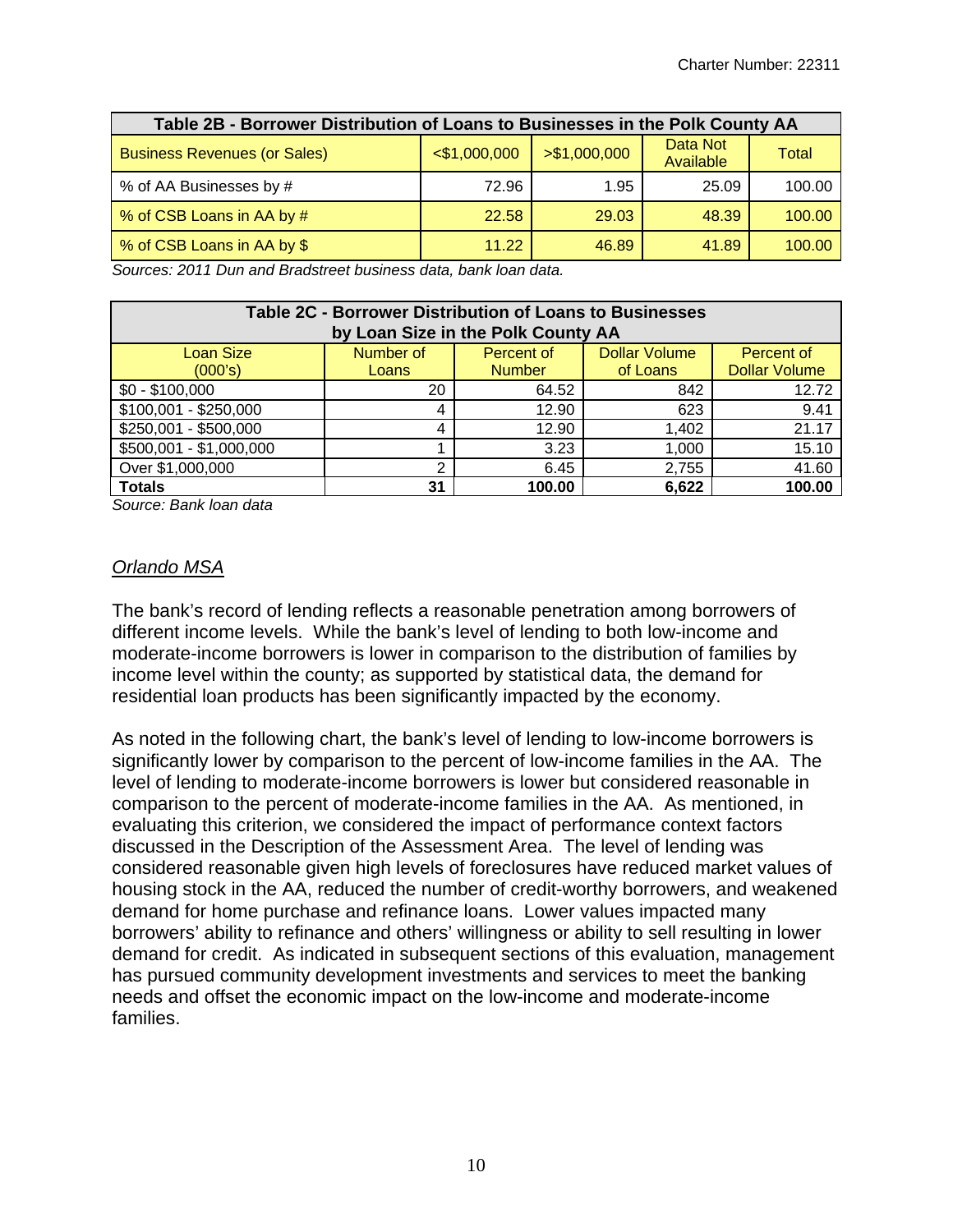| Table 2 - Borrower Distribution of Residential Real Estate Loans - Orlando MSA AA |                                         |                                       |                                            |                                         |                                         |                                       |                                            |                                         |           |
|-----------------------------------------------------------------------------------|-----------------------------------------|---------------------------------------|--------------------------------------------|-----------------------------------------|-----------------------------------------|---------------------------------------|--------------------------------------------|-----------------------------------------|-----------|
| <b>Borrower</b><br>Income<br>Level                                                | Low Income                              |                                       | Moderate Income                            |                                         | Middle Income                           |                                       | <b>Upper Income</b>                        |                                         | Data Not  |
| Loan Type                                                                         | % of<br><b>Families</b><br>In the<br>AA | % of<br><b>CSB</b><br>Loans<br>(by #) | $%$ of<br><b>Families</b><br>In the<br>AA. | $%$ of<br><b>CSB</b><br>Loans<br>(by #) | % of<br><b>Families</b><br>In the<br>AA | % of<br><b>CSB</b><br>Loans<br>(by #) | $%$ of<br><b>Families</b><br>In the<br>AA. | $%$ of<br><b>CSB</b><br>Loans<br>(by #) | Available |
| Residential<br>mortgage<br><b>loans</b>                                           | 20.42%                                  | 4.00%                                 | 19.91%                                     | 12.00%                                  | 22.94%                                  | 14.67%                                | 36.72%                                     | 68.00%                                  | 1.33%     |

*Sources: 2000 US Census, bank loan data.* 

The bank's record of lending reflects a reasonable penetration among businesses of different sizes. This was based on an analysis of the sampled 30 business loans originated within the AA during the evaluation period. We determined that the bank makes loans to businesses of varying sizes, including to small businesses. The analysis showed the majority of the total number and total dollar amount of business loans sampled were to small businesses and compares favorably to the percent of businesses in the AA that are small (gross annual revenues of \$1 million or less). Data not available for income for businesses within the AA and for the sample of CSB loans in the AA are also fairly significant and make it difficult to fully assess lending patterns.

| Table 2B - Borrower Distribution of Loans to Businesses in the Orlando MSA AA |                 |               |                       |         |  |  |  |  |  |  |
|-------------------------------------------------------------------------------|-----------------|---------------|-----------------------|---------|--|--|--|--|--|--|
| <b>Business Revenues (or Sales)</b>                                           | $<$ \$1,000,000 | > \$1,000,000 | Data Not<br>Available | Total   |  |  |  |  |  |  |
| % of AA Businesses by #                                                       | 70.48%          | 1.86%         | 27.66%                | 100.00% |  |  |  |  |  |  |
| % of CSB Loans in AA by #                                                     | 60.00%          | 20.00%        | 20.00%                | 100.00% |  |  |  |  |  |  |
| % of CSB Loans in AA by \$                                                    | 59.13%          | 28.14%        | 12.73%                | 100.00% |  |  |  |  |  |  |

*Sources: 2011 Dun and Bradstreet business data, Bank loan data.* 

Consequently, as previously indicated, we also relied on the size of loans as a proxy to evaluate the bank's record of lending to meet the needs of small businesses. Of loans sampled, CSB made a majority of their business loans in dollar amounts less than \$250 thousand. As in the Polk AA, CSB has no minimum loan amount. This is a favorable indicator that CSB makes loans in dollar amounts that meet the needs of small businesses. A detailed breakdown by loan amount is presented below.

| Table 2C - Borrower Distribution of Loans to Businesses<br>by Loan Size in the Orlando MSA AA<br>Number of |                      |               |          |                      |  |  |  |  |  |  |
|------------------------------------------------------------------------------------------------------------|----------------------|---------------|----------|----------------------|--|--|--|--|--|--|
| <b>Loan Size</b>                                                                                           | <b>Dollar Volume</b> | Percent of    |          |                      |  |  |  |  |  |  |
| (000's)                                                                                                    | Loans                | <b>Number</b> | of Loans | <b>Dollar Volume</b> |  |  |  |  |  |  |
| $$0 - $100,000$                                                                                            | 11                   | 36.67%        | 347      | 4.95%                |  |  |  |  |  |  |
| $$100,001 - $250,000$                                                                                      | 8                    | 26.67%        | 1,295    | 18.48%               |  |  |  |  |  |  |
| \$250,001 - \$500,000                                                                                      | 10                   | 33.33%        | 3,861    | 55.10%               |  |  |  |  |  |  |
| \$500,001 - \$1,000,000                                                                                    |                      | $0.00\%$      | 0        | 0.00%                |  |  |  |  |  |  |
| Over \$1,000,000                                                                                           |                      | $3.33\%$      | 1.504    | 21.47%               |  |  |  |  |  |  |
| <b>Totals</b>                                                                                              | 30                   | 100.00%       | 7,007    | 100.00%              |  |  |  |  |  |  |

*Source: Bank loan data.*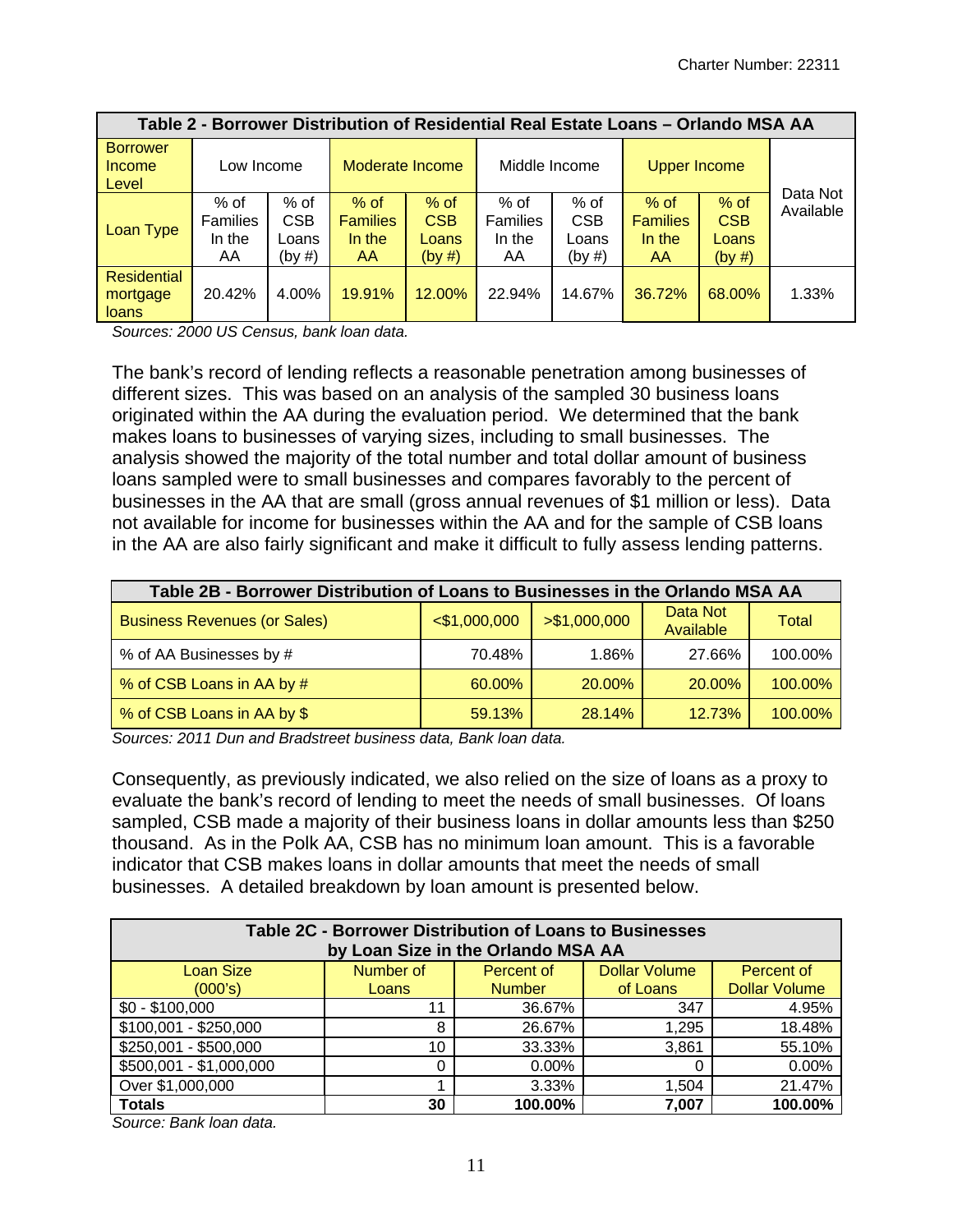# **Limited Scope Areas**

The bank's performance related to the distribution of loans to borrowers of different incomes in the Hernando-Pasco, Northern Non-MSA, Ocala and Southern Non-MSA limited scope areas are stronger than the bank's performance in the full-scope AAs. The borrower distribution in the Indian River limited scope AA is not inconsistent with the bank's performance in the full scope areas, given there is one branch that was opened in June 2010.

|                                    |                                         |                                         |                                           |                                         |                                         |                                       |                                           |                                  | Table 2 - Borrower Distribution of Residential Real Estate Loans in Limited-Scope Areas |                                         |
|------------------------------------|-----------------------------------------|-----------------------------------------|-------------------------------------------|-----------------------------------------|-----------------------------------------|---------------------------------------|-------------------------------------------|----------------------------------|-----------------------------------------------------------------------------------------|-----------------------------------------|
| <b>Borrower</b><br>Income<br>Level | Low Income                              |                                         | Moderate Income                           |                                         | Middle Income                           |                                       | <b>Upper Income</b>                       |                                  | Income Not<br>Available                                                                 |                                         |
| Assessment<br>Area                 | % of<br><b>Families</b><br>In the<br>AA | $%$ of<br><b>CSB</b><br>Loans<br>(by #) | $%$ of<br><b>Families</b><br>In the<br>AA | $%$ of<br><b>CSB</b><br>Loans<br>(by #) | % of<br><b>Families</b><br>In the<br>AA | % of<br><b>CSB</b><br>Loans<br>(by #) | $%$ of<br><b>Families</b><br>In the<br>AA | $%$ of<br>CSB<br>Loans<br>(by #) | $%$ of<br><b>Families</b><br>In the<br>AA                                               | $%$ of<br><b>CSB</b><br>Loans<br>(by #) |
| Hernando-<br>Pasco                 | 21.93                                   | 6.90                                    | 23.77                                     | 27.59                                   | 24.06                                   | 24.14                                 | 30.24                                     | 31.03                            | 0.00                                                                                    | 10.34                                   |
| <b>Indian River</b>                | 17.61                                   | 0.00                                    | 19.63                                     | 7.84                                    | 22.39                                   | 13.73                                 | 40.37                                     | 72.55                            | 0.00                                                                                    | 5.88                                    |
| <b>Northern</b><br>Non-MSA         | 18.62                                   | 11.11                                   | 20.22                                     | 38.89                                   | 22.81                                   | 22.22                                 | 38.35                                     | 11.11                            | 0.00                                                                                    | 16.67                                   |
| Ocala                              | 17.12                                   | 11.48                                   | 19.85                                     | 18.03                                   | 23.46                                   | 21.31                                 | 39.57                                     | 49.18                            | 0.00                                                                                    | 0.00                                    |
| <b>Southern</b><br>Non-MSA         | 21.26                                   | 10.00                                   | 19.18                                     | 20.00                                   | 22.29                                   | 10.00                                 | 37.29                                     | 60.00                            | 0.00                                                                                    | 0.00                                    |

*Sources: 2000 U.S. Census data, bank loan data.* 

As depicted on the following page, the distribution of loans to businesses of different sizes in the limited scope areas is not inconsistent with the bank's performance in the full-scope AAs. We considered both the gross annual revenues of the borrowers and loan size in our evaluation of the distribution of loans to businesses of different sizes, as we did for the full-scope AAs.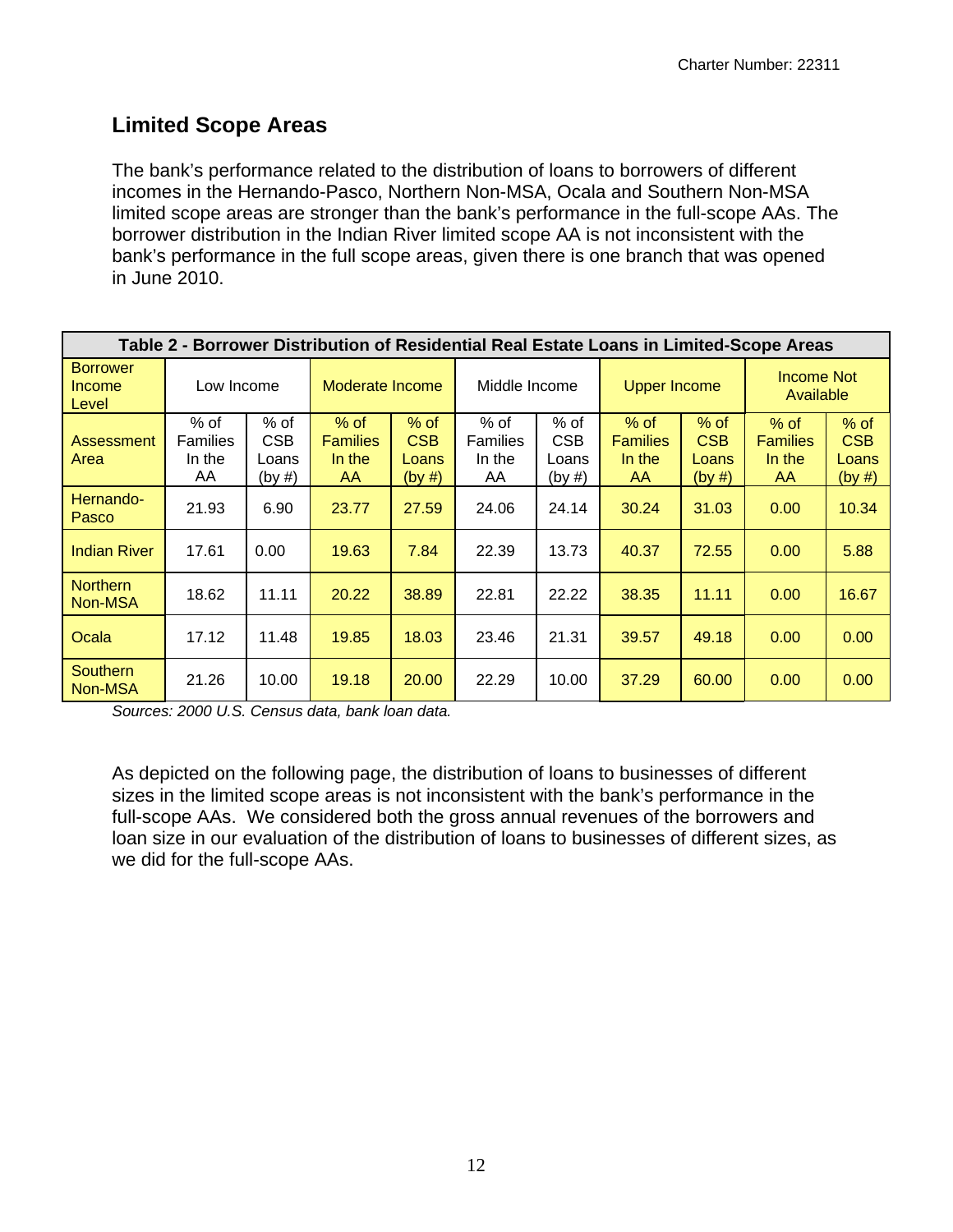| Table 2B - Borrower Distribution of Loans to Businesses in the Hernando-Pasco AA   |                 |               |                              |              |
|------------------------------------------------------------------------------------|-----------------|---------------|------------------------------|--------------|
| <b>Business Revenues (or Sales)</b>                                                | $<$ \$1,000,000 | > \$1,000,000 | <b>Data Not</b><br>Available | <b>Total</b> |
| % of AA Businesses by #                                                            | 71.65           | 1.34          | 27.01                        | 100.00       |
| % of CSB Loans in AA by #                                                          | 47.62           | 23.81         | 28.57                        | 100.00       |
| % of CSB Loans in AA by \$                                                         | 35.80           | 35.60         | 28.60                        | 100.00       |
| Table 2B - Borrower Distribution of Loans to Businesses in the Indian River AA     |                 |               |                              |              |
| <b>Business Revenues (or Sales)</b>                                                | $<$ \$1,000,000 | > \$1,000,000 | Data Not<br>Available        | <b>Total</b> |
| % of AA Businesses by #                                                            | 53.40           | 1.58          | 45.02                        | 100.00       |
| % of CSB Loans in AA by #                                                          | 56.52           | 26.09         | 17.39                        | 100.00       |
| % of CSB Loans in AA by \$                                                         | 53.24           | 45.60         | 1.16                         | 100.00       |
| Table 2B - Borrower Distribution of Loans to Businesses in the Northern Non-MSA AA |                 |               |                              |              |
| <b>Business Revenues (or Sales)</b>                                                | $<$ \$1,000,000 | > \$1,000,000 | Data Not<br>Available        | <b>Total</b> |
| % of AA Businesses by #                                                            | 71.78           | 1.47          | 26.75                        | 100.00       |
| % of CSB Loans in AA by #                                                          | 40.91           | 4.55          | 54.54                        | 100.00       |
| % of CSB Loans in AA by \$                                                         | 22.51           | 0.56          | 76.93                        | 100,00       |
| Table 2B - Borrower Distribution of Loans to Businesses in the Ocala AA            |                 |               |                              |              |
| <b>Business Revenues (or Sales)</b>                                                | $<$ \$1,000,000 | > \$1,000,000 | <b>Data Not</b><br>Available | <b>Total</b> |
| % of AA Businesses by #                                                            | 73.16           | 1.78          | 25.06                        | 100.00       |
| % of CSB Loans in AA by #                                                          | 38.10           | 33.33         | 28.57                        | 100.00       |
| % of CSB Loans in AA by \$                                                         | 46.32           | 41.19         | 12.49                        | 100.00       |

*Sources: 2011 Dun and Bradstreet business data, Bank loan data.* 

|                         | Table 2C - Borrower Distribution of Loans to Businesses |                                     |                      |                      |  |
|-------------------------|---------------------------------------------------------|-------------------------------------|----------------------|----------------------|--|
|                         | by Loan Size in the Hernando-Pasco AA                   |                                     |                      |                      |  |
| Loan Size               | Number of                                               | Percent of                          | <b>Dollar Volume</b> | Percent of           |  |
| (000's)                 | Loans                                                   | <b>Number</b>                       | of Loans             | <b>Dollar Volume</b> |  |
| $$0 - $100,000$         | 13                                                      | 61.90                               | 489                  | 20.72                |  |
| $$100,001 - $250,000$   | 5                                                       | 23.81                               | 716                  | 30.32                |  |
| \$250,001 - \$500,000   | 3                                                       | 14.29                               | 1,156                | 48.96                |  |
| \$500,001 - \$1,000,000 | 0                                                       | 0.00                                | 0                    | 0.00                 |  |
| Over \$1,000,000        | $\Omega$                                                | 0.00                                | 0                    | 0.00                 |  |
| <b>Totals</b>           | 21                                                      | 100.00                              | 2,361                | 100.00               |  |
|                         | Table 2C - Borrower Distribution of Loans to Businesses |                                     |                      |                      |  |
|                         |                                                         | by Loan Size in the Indian River AA |                      |                      |  |
| <b>Loan Size</b>        | Number of                                               | Percent of                          | <b>Dollar Volume</b> | Percent of           |  |
| (000's)                 | Loans                                                   | <b>Number</b>                       | of Loans             | <b>Dollar Volume</b> |  |
| $$0 - $100,000$         | 13                                                      | 56,52                               | 461                  | 7.32                 |  |
| $$100,001 - $250,000$   | 7                                                       | 30.44                               | 1,300                | 20.66                |  |
| $$250,001 - $500,000$   | $\Omega$                                                | 0.00                                | 0                    | 0.00                 |  |
| \$500,001 - \$1,000,000 | 0                                                       | 0.00                                | 0                    | 0.00                 |  |
| Over \$1,000,000        | 3                                                       | 13.04                               | 4,530                | 72.02                |  |
| <b>Totals</b>           | 23                                                      | 100.00                              | 6,291                | 100.00               |  |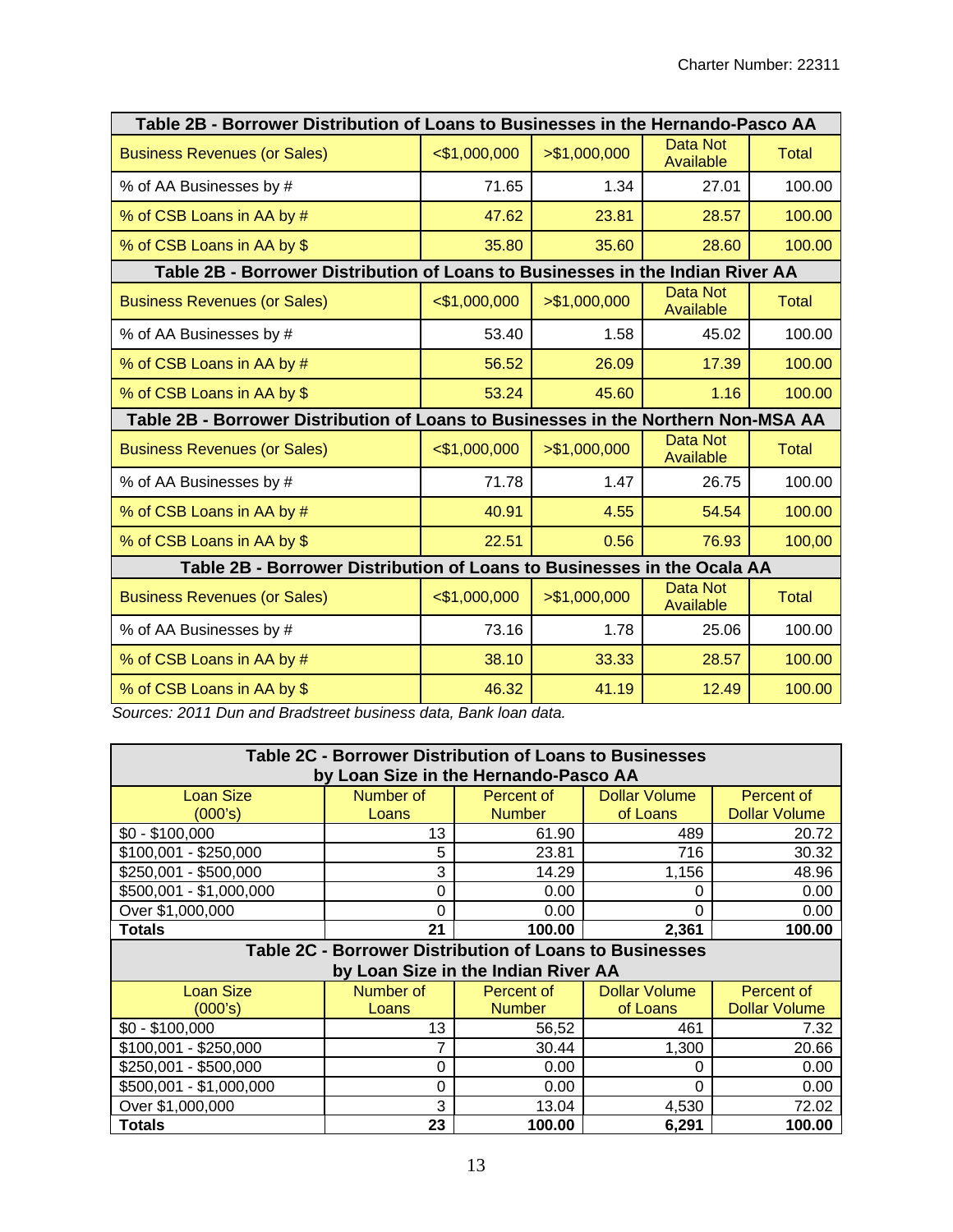| Table 2C - Borrower Distribution of Loans to Businesses<br>by Loan Size in the Northern Non-MSA AA |                |                              |                      |                      |  |  |  |  |  |  |
|----------------------------------------------------------------------------------------------------|----------------|------------------------------|----------------------|----------------------|--|--|--|--|--|--|
| <b>Loan Size</b>                                                                                   | Number of      | Percent of                   | <b>Dollar Volume</b> | Percent of           |  |  |  |  |  |  |
| (000's)                                                                                            | Loans          | <b>Number</b>                | of Loans             | <b>Dollar Volume</b> |  |  |  |  |  |  |
| $$0 - $100,000$                                                                                    | 16             | 72.73                        | 540                  | 11.31                |  |  |  |  |  |  |
| $$100,001 - $250,000$                                                                              | 3              | 13.63                        | 593                  | 12.43                |  |  |  |  |  |  |
| \$250,001 - \$500,000                                                                              | 0              | 0.00                         | 0                    | 0.00                 |  |  |  |  |  |  |
| \$500,001 - \$1,000,000                                                                            | $\overline{2}$ | 9.09                         | 1,664                | 34.87                |  |  |  |  |  |  |
| Over \$1,000,000                                                                                   |                | 4.55                         | 1,975                | 41.39                |  |  |  |  |  |  |
| Totals                                                                                             | 22             | 100.00                       |                      | 100.00               |  |  |  |  |  |  |
| Table 2C - Borrower Distribution of Loans to Businesses                                            |                |                              |                      |                      |  |  |  |  |  |  |
|                                                                                                    |                |                              |                      |                      |  |  |  |  |  |  |
|                                                                                                    |                | by Loan Size in the Ocala AA |                      |                      |  |  |  |  |  |  |
| <b>Loan Size</b>                                                                                   | Number of      | Percent of                   | <b>Dollar Volume</b> | Percent of           |  |  |  |  |  |  |
| (000's)                                                                                            | Loans          | <b>Number</b>                | of Loans             | <b>Dollar Volume</b> |  |  |  |  |  |  |
| $$0 - $100,000$                                                                                    | 13             | 61.91                        | 588                  | 10.42                |  |  |  |  |  |  |
| $$100,001 - $250,000$                                                                              |                | 4.76                         | 238                  | 4.23                 |  |  |  |  |  |  |
| \$250,001 - \$500,000                                                                              | 5              | 23.81                        | 1,970                | 34.92                |  |  |  |  |  |  |
| \$500,001 - \$1,000,000                                                                            | 0              | 0.00                         | 0                    | 0.00                 |  |  |  |  |  |  |
| Over \$1,000,000                                                                                   | 2              | 9.52                         | 2,845                | 50.43                |  |  |  |  |  |  |

*Source: Bank loan data.* 

#### **Geographic Distribution of Loans– Meets the Standard for Satisfactory Performance**

The geographic distribution of loans reflects reasonable dispersion of loans to borrowers and business located throughout the AA, including LMI geographies. The distribution of loans in the full scope areas is reasonable. The distribution of CSB's loans reflects lending in most tracts. There were no conspicuous gaps noted in the bank's geographic lending distribution. The bank's performance related to the distribution of loans in the limited scope areas is stronger than their performance in the full scope AAs. Performance in the limited scope areas had a positive impact on the overall conclusion for performance related to the geographic distribution of loans.

For residential mortgage loans, we compared the bank's performance to the distribution of owner-occupied housing units by tract income level. For business loans, we compared the bank's performance to the distribution of businesses by tract income level. For the gap analysis, we reviewed residential mortgage loans only. Small business loans were sampled and are not necessarily reflective of all loans to businesses originated during the evaluation period.

#### **Full Scope Areas**

# *Polk County*

The geographic distribution of loans reflects a reasonable dispersion among tracts of different income levels. CSB made no loans in the single low-income geography. The geographic distribution of loans in moderate-income tracts is reasonable considering the performance context factors mentioned above and in the Description of the Assessment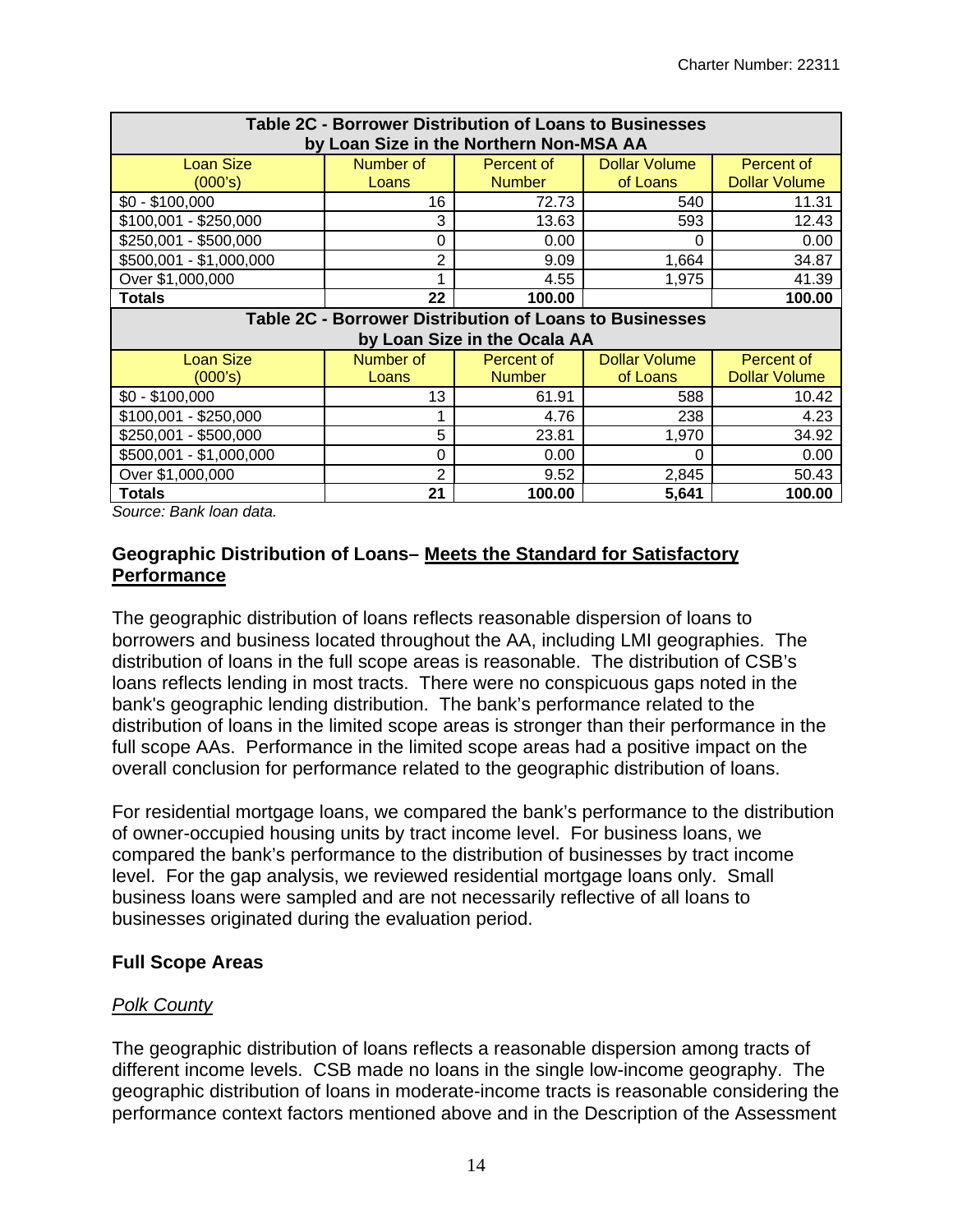Area. Competition for mortgage loans is very strong, but CSB compared favorably in terms of market share of loans originated and reported under HMDA in 2010. CSB ranked 4<sup>th</sup> in deposit market share among 18 institutions in the AA compared to  $8<sup>th</sup>$  of 325 bank and non-bank financial institutions reporting originations under HMDA in 2010. More notable, CSB ranked 10<sup>th</sup> among 110 bank and non-bank financial institutions reporting originations in LMI geographies in the AA in 2010. Despite limited lending opportunities, CSB had a higher market share of loans in LMI areas, than within the entire Polk County.

| Table 3 - Geographic Distribution of Residential Real Estate Loans in the Polk County AA |                                           |                                     |                                                  |                                            |                                         |                                   |                                                |                                            |  |  |  |
|------------------------------------------------------------------------------------------|-------------------------------------------|-------------------------------------|--------------------------------------------------|--------------------------------------------|-----------------------------------------|-----------------------------------|------------------------------------------------|--------------------------------------------|--|--|--|
| <b>Census Tract</b><br><b>Income Level</b>                                               | Low Income                                |                                     | Moderate Income                                  |                                            | Middle Income                           |                                   | <b>Upper Income</b>                            |                                            |  |  |  |
| Loan Type                                                                                | $%$ of AA<br>Owner<br>Occupied<br>Housing | $%$ of<br>Number<br>of CSB<br>Loans | $%$ of AA<br>Owner<br>Occupied<br><b>Housing</b> | $%$ of<br><b>Number</b><br>of CSB<br>Loans | % of AA<br>Owner<br>Occupied<br>Housing | % of<br>Number<br>of CSB<br>Loans | % of AA<br>Owner<br>Occupied<br><b>Housing</b> | $%$ of<br><b>Number</b><br>of CSB<br>Loans |  |  |  |
| <b>Polk County</b><br><b>AA</b>                                                          | 2.87                                      | 0.00                                | 23.09                                            | 8.59                                       | 42.68                                   | 74.79                             | 31.36                                          | 16.62                                      |  |  |  |

The results of our analyses are summarized in the following table.

*Sources: 2000 US Census, bank loan data* 

The geographic distribution of loans to businesses is more than reasonable. CSB made no loans in the sole low-income geography; however, less than 1% of businesses are located in the low-income geography. CSB made a greater percentage of their loans in moderate-income geographies than there are businesses located in those geographies.

| Table 3B - Geographic Distribution of Loans to Businesses in the Polk County AA |                              |                                     |                                                                                     |       |                              |                                   |                     |                                            |  |  |  |
|---------------------------------------------------------------------------------|------------------------------|-------------------------------------|-------------------------------------------------------------------------------------|-------|------------------------------|-----------------------------------|---------------------|--------------------------------------------|--|--|--|
| <b>Census Tract</b><br>Income Level                                             | Low Income                   |                                     | Moderate Income                                                                     |       | Middle Income                |                                   | <b>Upper Income</b> |                                            |  |  |  |
| Loan Type                                                                       | % of AA<br><b>Businesses</b> | $%$ of<br>Number<br>of CSB<br>Loans | $%$ of<br>$%$ of AA<br><b>Number</b><br><b>Businesses</b><br>of CSB<br><b>Loans</b> |       | % of AA<br><b>Businesses</b> | % of<br>Number<br>of CSB<br>Loans |                     | $%$ of<br><b>Number</b><br>of CSB<br>Loans |  |  |  |
| <b>Polk County</b>                                                              | 0.28                         | 0.00                                | 19.26                                                                               | 26.71 | 57.67                        | 31.36                             | 22.79               | 41.93                                      |  |  |  |

*Source: 2011 Dun and Bradstreet data, bank loan data* 

# *Orlando MSA*

The geographic distribution of loans reflects a reasonable dispersion of loans to borrowers located throughout the AA. CSB made no mortgage loans in low-income census tracts. However, the overall percent of owner-occupied housing in the AA is less than 1%. The distribution of loans in moderate-income census tracts is reasonable considering the performance context factors mentioned above and in the Description of the Assessment Area. As in Polk County, competition for mortgage loans is very strong. CSB is ranked 11<sup>th</sup> in deposit market share among 46 institutions in the AA, but holds only 1% of total deposits. Of 545 bank and non-bank financial institutions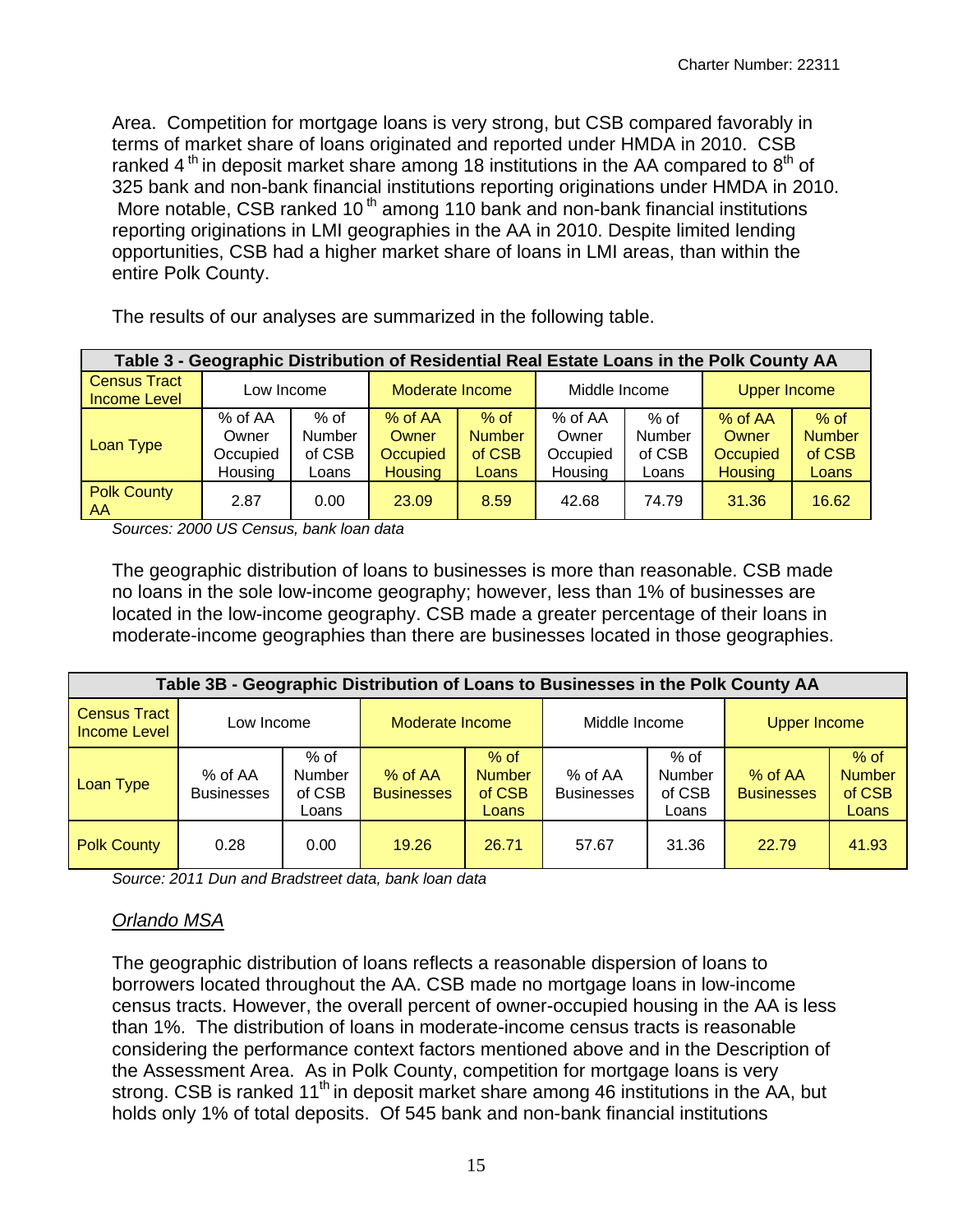reporting originations under HMDA in 2010, CSB ranked  $117<sup>th</sup>$  overall. Additionally, CSB held a higher market share in LMI geographies in the AA and ranked 108<sup>th</sup> among 263 bank and non-bank financial institutions reporting originations in 2010.

| Table 3 - Geographic Distribution of Residential Real Estate Loans in the Orlando MSA AA |                                         |                                          |                                                  |                                            |                                         |                                     |                                                |                                            |  |  |  |
|------------------------------------------------------------------------------------------|-----------------------------------------|------------------------------------------|--------------------------------------------------|--------------------------------------------|-----------------------------------------|-------------------------------------|------------------------------------------------|--------------------------------------------|--|--|--|
| <b>Census Tract</b><br><b>Income Level</b>                                               | Low Income                              |                                          | Moderate Income                                  |                                            | Middle Income                           |                                     | <b>Upper Income</b>                            |                                            |  |  |  |
| Loan Type                                                                                | % of AA<br>Owner<br>Occupied<br>Housing | % of<br>Number of<br><b>CSB</b><br>Loans | $%$ of AA<br>Owner<br>Occupied<br><b>Housing</b> | $%$ of<br><b>Number</b><br>of CSB<br>Loans | % of AA<br>Owner<br>Occupied<br>Housing | $%$ of<br>Number<br>of CSB<br>Loans | % of AA<br>Owner<br>Occupied<br><b>Housing</b> | $%$ of<br><b>Number</b><br>of CSB<br>Loans |  |  |  |
| Orlando<br><b>MSA AA</b>                                                                 | 0.71%                                   | $0.00\%$                                 | 22.15%                                           | 12.00%                                     | 54.24%                                  | 68.00%                              | 22.90%                                         | 20.00%                                     |  |  |  |

*Sources: 2000 US Census; Bank loan data* 

The geographic distribution of loans reflects more than reasonable dispersion to businesses located throughout the AA. CSB made no loans in low-income geographies, but only 1.4% of businesses are located in these geographies. CSB made proportionally more loans in moderate-income geographies than there are businesses located in those geographies.

| Table 3B - Geographic Distribution of Loans to Businesses in the Orlando MSA AA |                              |                                   |                              |                                                                            |               |                                   |                              |                                            |  |  |  |
|---------------------------------------------------------------------------------|------------------------------|-----------------------------------|------------------------------|----------------------------------------------------------------------------|---------------|-----------------------------------|------------------------------|--------------------------------------------|--|--|--|
| <b>Census Tract</b><br><b>Income Level</b>                                      | Low Income                   |                                   | Moderate Income              |                                                                            | Middle Income |                                   | <b>Upper Income</b>          |                                            |  |  |  |
| Loan Type                                                                       | % of AA<br><b>Businesses</b> | % of<br>Number<br>of CSB<br>Loans | % of AA<br><b>Businesses</b> | $%$ of<br><b>Number</b><br>% of AA<br><b>Businesses</b><br>of CSB<br>Loans |               | % of<br>Number<br>of CSB<br>Loans | % of AA<br><b>Businesses</b> | $%$ of<br><b>Number</b><br>of CSB<br>Loans |  |  |  |
| <b>Orlando MSA</b>                                                              | 1.36%                        | $0.00\%$                          | 23.57%                       | 30.00%                                                                     | 50.36%        | 66.67%                            | 24.71%                       | $3.33\%$                                   |  |  |  |

*Source: 2011 Dun & Bradstreet data, bank loan data* 

# **Limited Scope Areas**

The bank's performance related to the geographic distribution of loans to borrowers in limited scope areas is stronger than the bank's performance in full scope areas. CSB made proportionately more loans in moderate-income geographies in the Hernando-Pasco, Indian River, and Northern Non-MSA AAs than there are owner occupied housing units in those geographies. CSB made no loans in LMI geographies in the Ocala AA, however, opportunities to lend were very limited. Only 3.2% of owneroccupied units are located in LMI geographies in Ocala.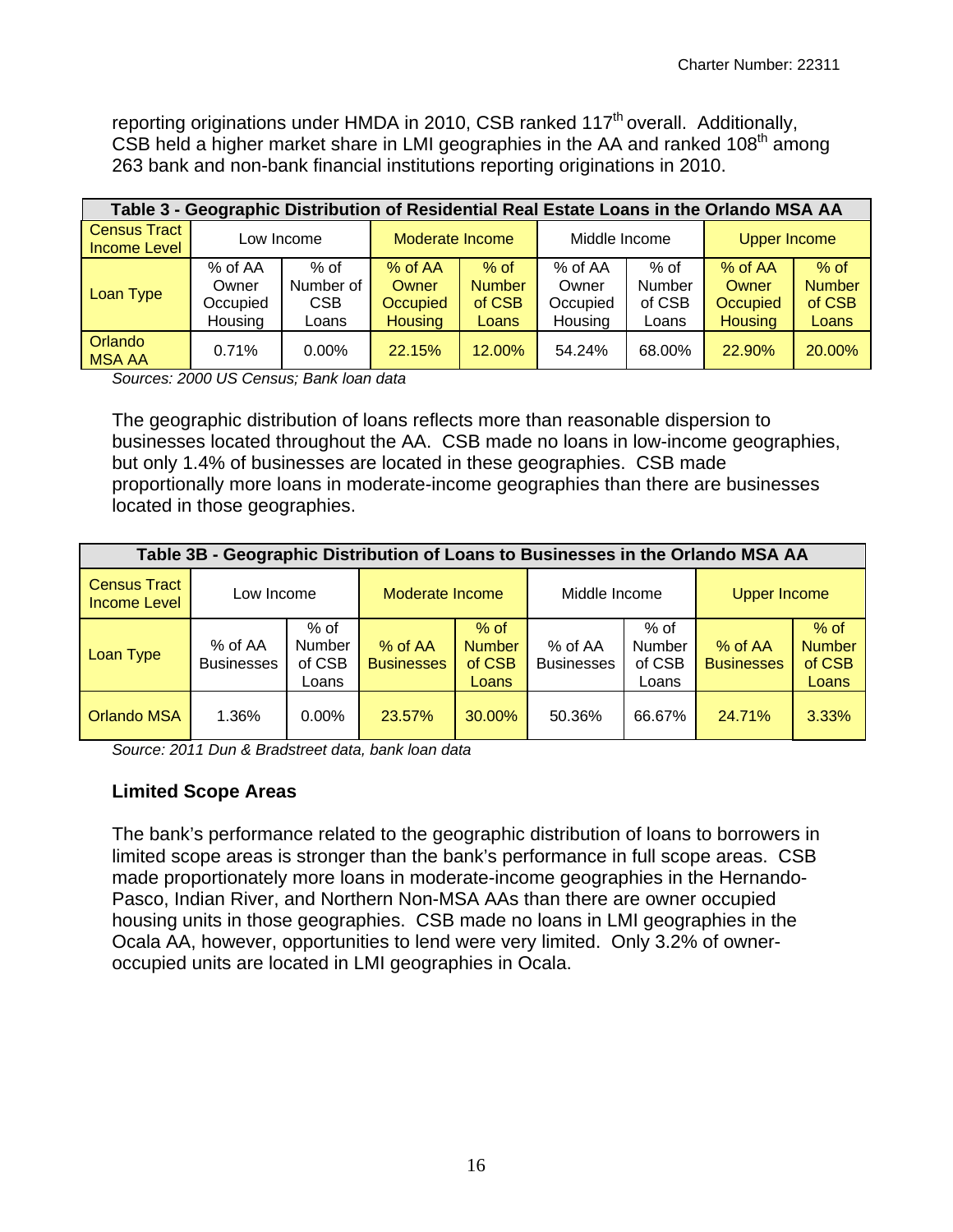| Table 3 - Geographic Distribution of Residential Real Estate Loans in the Limited Scope Areas |                                         |                                            |                                                |                                            |                                         |                                     |                                                |                                            |  |
|-----------------------------------------------------------------------------------------------|-----------------------------------------|--------------------------------------------|------------------------------------------------|--------------------------------------------|-----------------------------------------|-------------------------------------|------------------------------------------------|--------------------------------------------|--|
| <b>Census Tract Income</b><br>Level                                                           | Low Income                              |                                            |                                                | Moderate Income                            |                                         | Middle Income                       |                                                | <b>Upper Income</b>                        |  |
| Loan Type                                                                                     | % of AA<br>Owner<br>Occupied<br>Housing | $%$ of<br><b>Number</b><br>of CSB<br>Loans | % of AA<br>Owner<br>Occupied<br><b>Housing</b> | $%$ of<br><b>Number</b><br>of CSB<br>Loans | % of AA<br>Owner<br>Occupied<br>Housing | $%$ of<br>Number<br>of CSB<br>Loans | % of AA<br>Owner<br>Occupied<br><b>Housing</b> | $%$ of<br><b>Number</b><br>of CSB<br>Loans |  |
| Hernando-Pasco                                                                                | 0.00                                    | 0.00                                       | 42.17                                          | 48.28                                      | 46.86                                   | 41.38                               | 10.97                                          | 10.34                                      |  |
| <b>Indian River</b>                                                                           | 0.00                                    | 0.00                                       | 13.47                                          | 13.73                                      | 61.60                                   | 49.02                               | 24.93                                          | 37.25                                      |  |
| <b>Northern Non-MSA</b>                                                                       | 0.00                                    | 0.00                                       | 4.47                                           | 16.67                                      | 77.33                                   | 77.78                               | 18.20                                          | 5.55                                       |  |
| Ocala                                                                                         | 0.36                                    | 0.00                                       | 2.80                                           | 0.00                                       | 79.14                                   | 80.33                               | 17.70                                          | 19.67                                      |  |

*Source: 2000 US Census data, bank loan data* 

The bank's performance related to the geographic distribution of loans to businesses in the Hernando-Pasco and Indian River limited scope areas is not inconsistent with performance in the full scope areas. The bank's performance in the Northern Non-MSA and Ocala AAs is weaker than the bank's performance in full scope areas, but still considered reasonable given performance context factors.

| Table 3B - Geographic Distribution of Loans to Businesses in the Limited Scope Areas |                              |                                     |                                |                                            |                              |                                     |                              |                                            |
|--------------------------------------------------------------------------------------|------------------------------|-------------------------------------|--------------------------------|--------------------------------------------|------------------------------|-------------------------------------|------------------------------|--------------------------------------------|
| <b>Census Tract Income</b><br>Level                                                  | Low Income                   |                                     | Moderate Income                |                                            | Middle Income                |                                     | <b>Upper Income</b>          |                                            |
| Loan Type                                                                            | % of AA<br><b>Businesses</b> | $%$ of<br>Number<br>of CSB<br>Loans | $%$ of AA<br><b>Businesses</b> | $%$ of<br><b>Number</b><br>of CSB<br>Loans | % of AA<br><b>Businesses</b> | $%$ of<br>Number<br>of CSB<br>Loans | % of AA<br><b>Businesses</b> | $%$ of<br><b>Number</b><br>of CSB<br>Loans |
| Hernando-Pasco                                                                       | 0.00                         | 0.00                                | 37.65                          | 57.14                                      | 45.19                        | 38.10                               | 17.16                        | 4.76                                       |
| <b>Indian River</b>                                                                  | 0.00                         | 0.00                                | 12.68                          | 30.43                                      | 60.31                        | 60.87                               | 27.01                        | 8.70                                       |
| <b>Northern Non-MSA</b>                                                              | 0.00                         | 0.00                                | 6.15                           | 4.55                                       | 74.90                        | 68.18                               | 18.95                        | 27.27                                      |
| Ocala                                                                                | 0.64                         | 0.00                                | 4.25                           | 0.00                                       | 73,28                        | 76.19                               | 21.84                        | 23.81                                      |

*Source: 2000 US Census; Bank loan data* 

#### **Responses to Complaints**

CSB received one complaint during the evaluation period related to their CRA performance. The bank responded in a reasonable manner. The complaint had a neutral impact on the bank's CRA rating.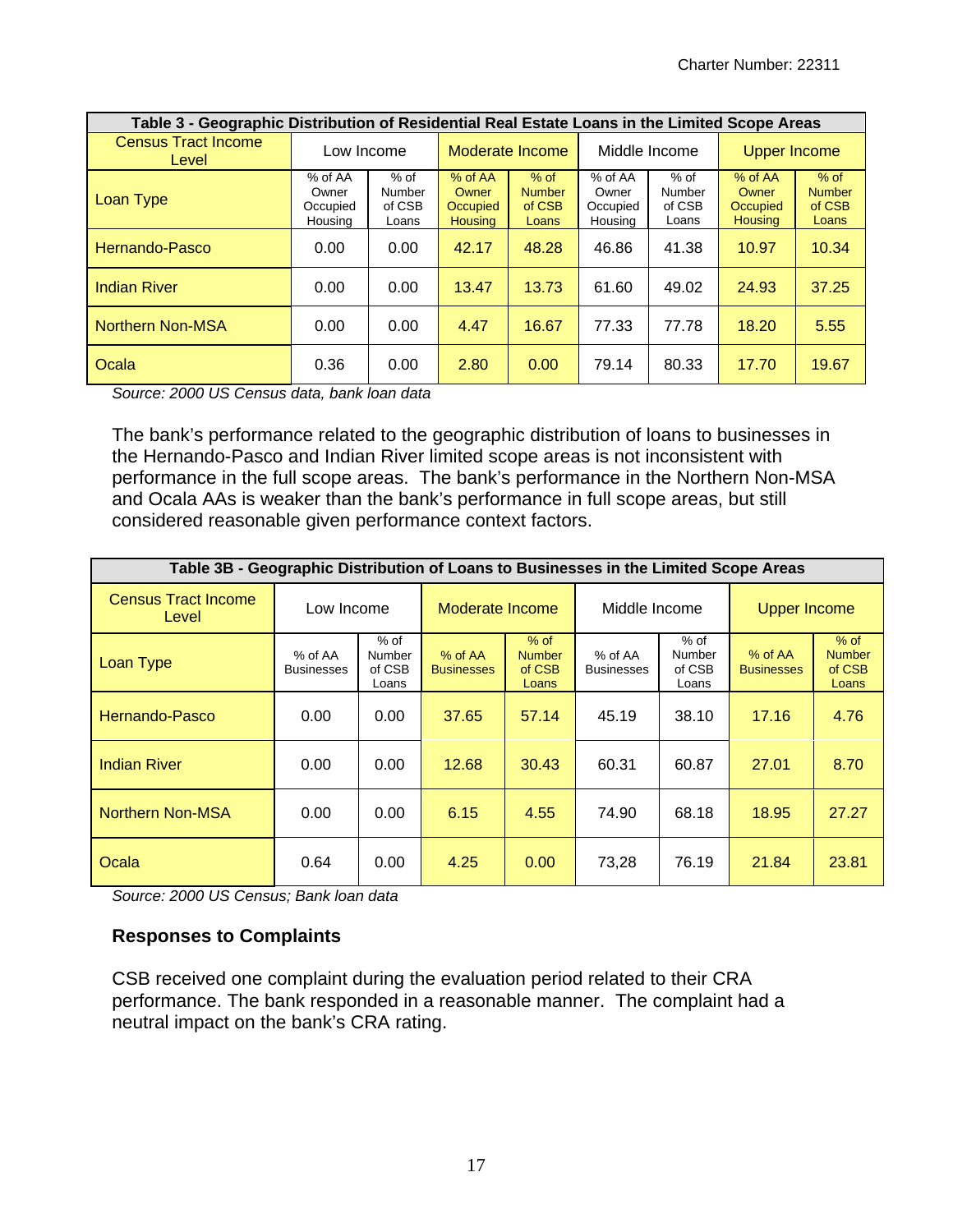# **COMMUNITY DEVELOPMENT TEST**

The bank's performance under the Community Development Test is rated Outstanding.

The bank's community development performance demonstrates excellent responsiveness to the needs of its AA through CD loans, qualified investments (QIs) and CD services, considering the bank's capacity and the need and availability of such opportunities for community development in the bank's AA. The bank's performance in full scope areas demonstrated excellent responsiveness to community needs. The bank's performance in limited scope areas is not inconsistent with performance in the full scope areas and had a neutral impact on the bank's overall CD test rating.

We reviewed information provided by CSB for community development activities within the AA during the evaluation period. The information was reviewed to validate that the activities supported community development and were responsive to community needs.

# **Number and Amount of Community Development Loans**

# **Full Scope Areas**

# *Polk County*

The bank's level of CD loans showed excellent responsiveness to community needs. During the evaluation period, CSB originated eight loans totaling \$14.3 million that were for CD purposes. The loans provided financing for affordable housing for qualified lowor moderate-income families, expansion of a licensed day-care facility that serves a predominantly low- or moderate-income population, financing to an entity that provides legal services to LMI individuals, and financing of a new library, city hall, and fire station in a designated Recovery Zone.

# *Orlando MSA*

The bank's level of CD loans demonstrates excellent responsiveness to community needs. During the evaluation period, CSB originated two loans totaling \$2.3 million that were for community development purposes. The loans provided rental housing for lowincome seniors and social services for other low- or moderate income residents in the AA. We considered that CSB has only a 1.0% market share in the Orlando MSA.

# **Limited Scope Areas**

CSB's performance related to CD loans in the limited scope AAs is not inconsistent with their performance in full scope areas. CSB made nine loans totaling \$2.0 million in three of the five limited scope AAs during the evaluation period. No CD loans were made in the Hernando-Pasco or Indian River AAs. Performance in limited scope areas related to CD loans had a neutral impact on the overall community development test rating.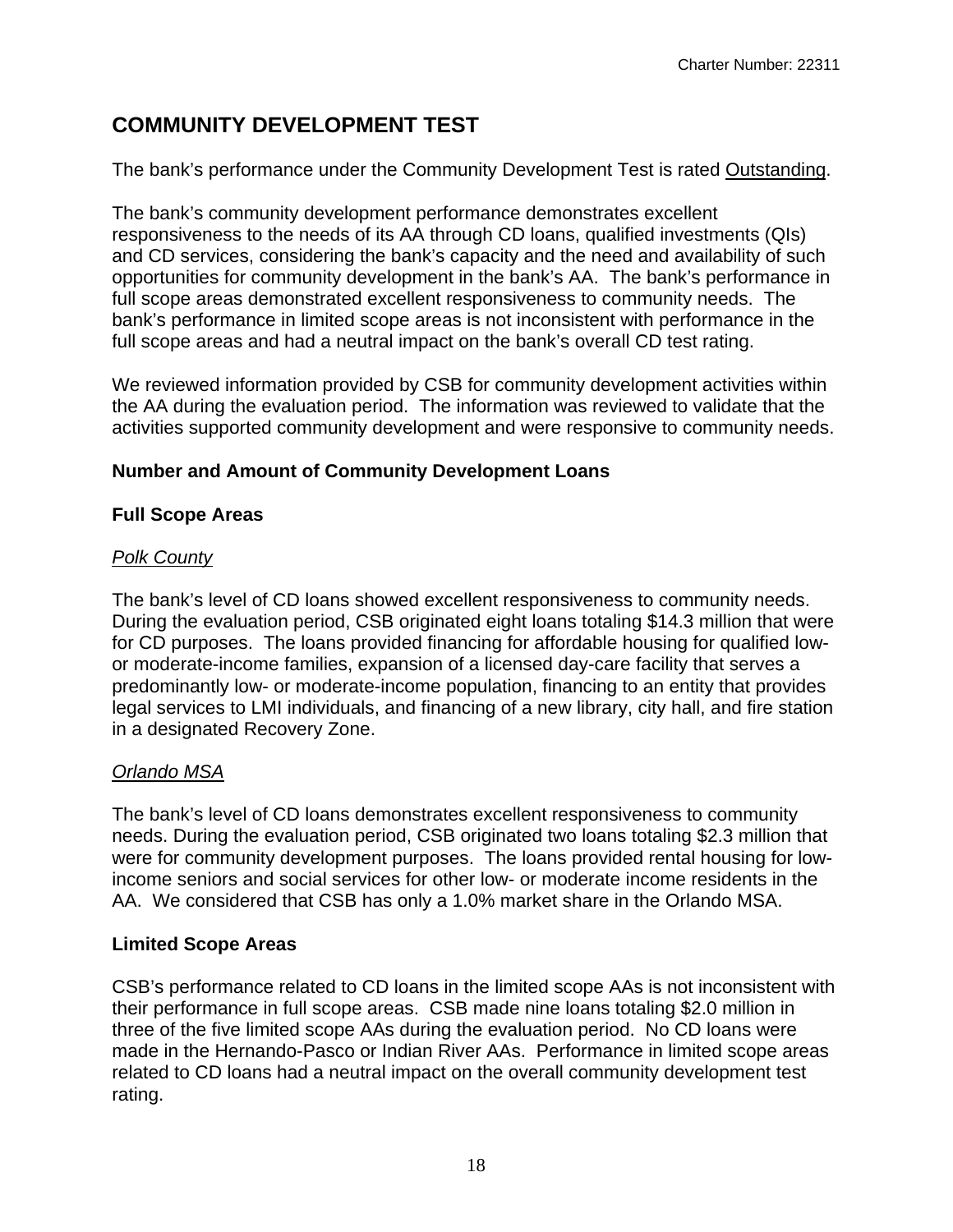# **Number and Amount of Qualified Investments**

# **Full Scope Areas**

# *Polk County*

The bank's level of qualified investments showed adequate responsiveness to community needs. During the evaluation period, CSB made 10 qualified investments totaling \$1.2 million. The majority of the total dollar investment (\$1.1 million) is in the form of a Government National Mortgage Association (GNMA) mortgage-backed security for which the underlying mortgages are all located in the AA and all of the loans were made to LMI borrowers. Residential mortgage loans for LMI borrowers was cited as a community need in the Polk County AA. The remaining investments were responsive to community needs and provided support to nine separate organizations. These organizations provide services that include permanent affordable housing for LMI families, emergency shelter, food, clothing and medical care for LMI families.

### *Orlando MSA*

The bank's level of qualified investments showed adequate responsiveness to community needs. During the evaluation period, CSB made four qualified investments totaling \$4.6 million. CSB invested the vast majority of the funds in mortgage-backed securities. The underlying mortgages went entirely to LMI borrowers and all were located within the bank's assessment area. Three small dollar grants were made to a food bank, an organization that provides educational scholarships to LMI children, and a group home for children in foster care.

#### **Limited Scope Areas**

The bank's performance related to qualified investments in limited scope areas is not inconsistent with its performance in full scope areas. CSB purchase five mortgagebacked securities totaling \$2.0 million in limited scope areas. The underlying mortgages for all five securities were to LMI borrowers and were located in CSB AAs. CSB also made nine small dollar grants and in-kind donations to nine organizations. Their activities include building and rehabilitating permanent affordable housing for LMI families, revitalizing targeted LMI areas, operating a small business incubator that provides technical support to resident businesses, and providing social services for LMI children. The bank's performance in limited scope areas related to qualified investments had a neutral impact on the bank's overall community development test rating.

# **Extent to Which the Bank Provides Community Development Services**

# **Full Scope Areas**

# *Polk County*

The bank demonstrated excellent responsiveness in its delivery of CD services, given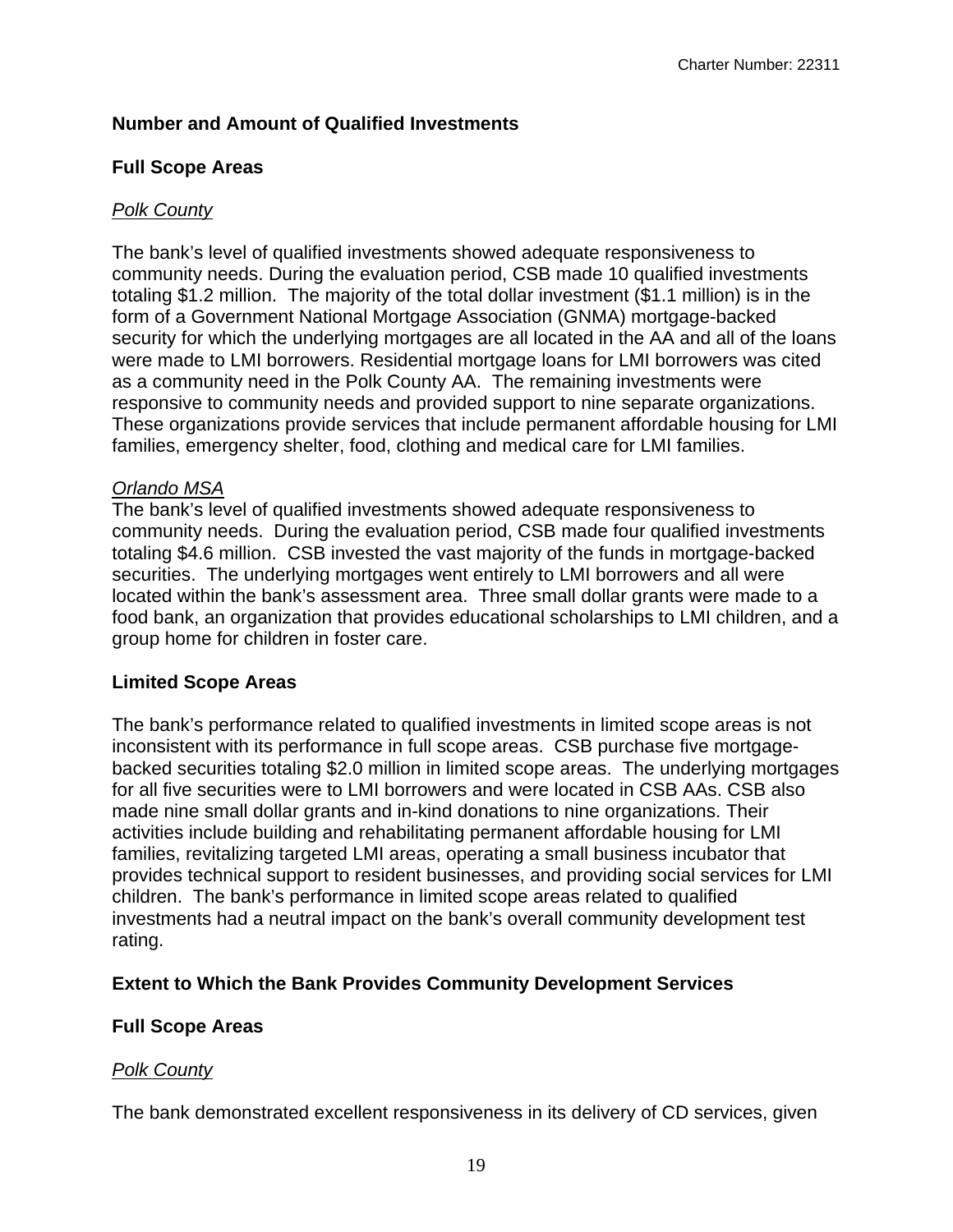its size and capacity to provide such services. Bank personnel have engaged in community development services that are responsive to community needs. Eight bank managers, including members of the senior management team, provide financial expertise and services to organizations that provide affordable housing for LMI persons, scholarships to LMI students, short term financial assistance for LMI persons, and free medical and dental services for LMI families.

### *Orlando MSA*

The extent to which the bank provides community development services is excellent given its size and capacity to provide such services.

Bank personnel have engaged in community development services that are responsive to community needs. Activities include service on the boards of local organizations with a primary purpose of community development. Bank personnel also provided technical assistance by serving on the finance committees or loan approval committees for affordable housing organizations. Bank personnel also participated in financial literacy workshops for low-income residents in the AA.

# **Limited Scope Areas**

The bank's performance related to CD services in limited scope areas is stronger than the bank's performance in full scope areas. Nineteen bank managers and staff provided financial expertise and related services to 19 different qualified CD organizations across all limited scope areas under review. These organizations provide services for LMI individuals and families that include affordable housing, housing counseling, financial counseling and education programs, health services, emergency shelter, and economic development in LMI areas and distressed and underserved nonmetropolitan middle-income areas. The bank's performance in limited scope areas had a positive impact on the bank's overall CD test rating.

# **Responsiveness to Community Development Needs**

CSB demonstrated excellent responsiveness to identified community development needs. The delivery systems of the bank are reasonably accessible to geographies and individuals of different income levels in its AAs.

# *Polk County*

The types of products and services offered by CSB are excellent and responsive to the needs of LMI persons in the community. Banking services include a free checking account that has no monthly service charge, no minimum balance required, no per check charge and free online bill payment. The bank's branch network also provides availability to LMI persons in the community. Four (31%) of 13 branches are located in moderate-income geographies. LMI geographies make up 26% of all geographies in the AA. All four locations are full service branches with ATM and drive-through facilities. *Orlando MSA*